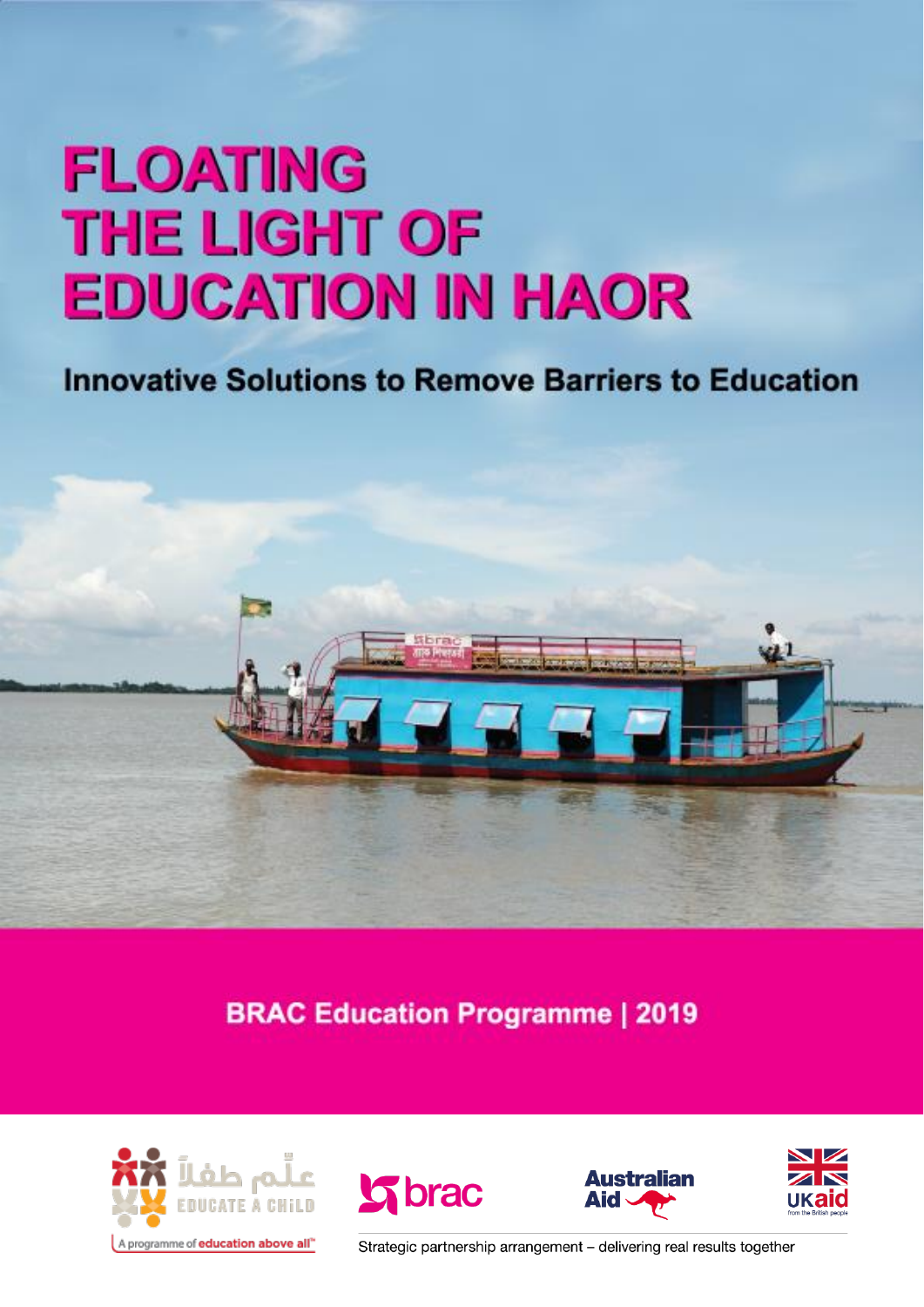#### *Principal Investigator*

#### **Professor Mahbuba Nasreen, PhD,**

Director, Institute of Disaster Management and Vulnerability Studies (IDMVS), University of Dhaka

mahbubadu@yahoo.com

#### *Associate Investigators*

#### **Muhammad Awfa Islam**

Lecturer, Institute of Disaster Management and Vulnerability Studies (IDMVS), University of Dhaka

awfaislam@yahoo.com

#### **Musabber Ali Chisty,**

Lecturer, Institute of Disaster Management and Vulnerability Studies (IDMVS), University of Dhaka

musabber.chisty@gmail.com

Copyright @ 2019 By BRAC, BRAC Center, 75 Mahakhali, Dhaka 1212 Phone: +88 02 9881265 Ext. 3425

All rights reserved. No part of this publication may be reproduced, stored in a retrieval system or transmitted, in any form or by means, electronic, mechanical, photocopying, recording or otherwise, without prior permission.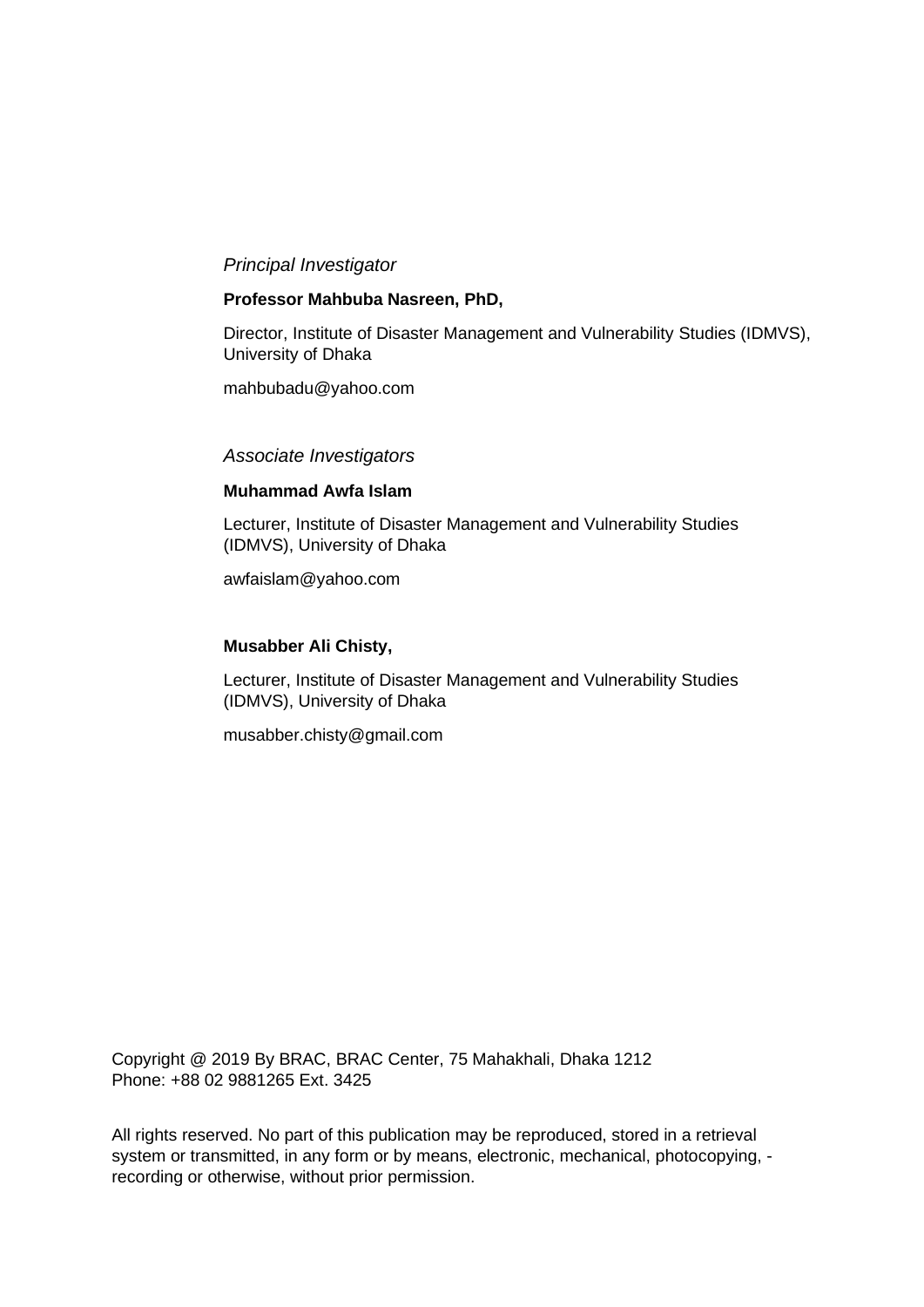### **Foreword**

Bangladesh has made remarkable progress in the field of education over the last two decades. The government has expanded pre-primary and primary schools among the most rural communities across the country, achieving 97% enrolment in primary schools, and gender parity, with more girls in primary and secondary schools than boys.

However, the dropout rate is still high and there remain several pockets in Bangladesh where large number of children are deprived of their right to education. The *haor* (wetland) regions possess unique geographical features that make it very difficult for children to access and complete their education.

These regions remain submerged for half of the year. The only reliable mode of transportation are boats. Parents find it increasingly difficult to invest in their children's education. Concerns are especially high for their daughters, knowing they must travel distances to the nearest school.

BRAC's boat schools were introduced because of a simple philosophy. If children cannot go to school, the schools would go to them. Since 2012, these boat schools have created access to education to more than 14,000 children. In 2017, it was named as one of the 100 innovative education projects across the world by the global education non-profit organization, HundrED.

This report explores the benefit of BRAC's boat schools on our students and the hard-to-reach communities living in the *haor* regions. These floating "schools of happiness" have had a far-reaching effect beyond its classrooms from students developing their love for learning, to their teachers being seen as inspirational role models for young girls and boys living in these remote areas.

I would like to express my sincerest thanks to Professor Mahbuba Nasreen for exploring our initiative in such great depth.

On behalf of BRAC, I would like to acknowledge our partners, Educate A Child, the Department for International Development (DFID), UK and the Department of Foreign Affairs and Trade (DFAT), Australia, for their unwavering support for innovative solutions like the Boat school project and many other.

Safiqul Islam, PhD Director, BRAC Education Programme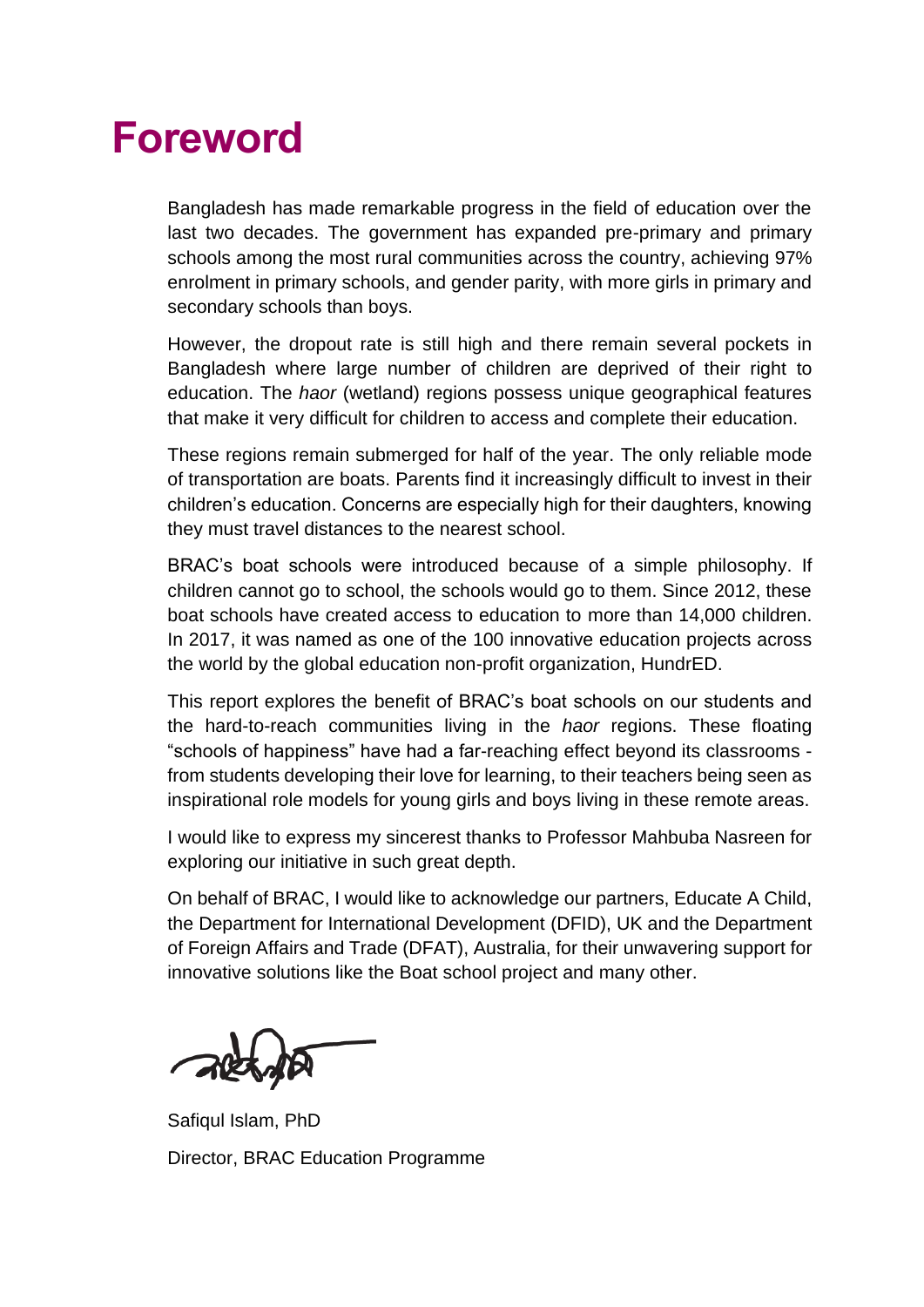## **Acknowledgement**

The research team would like to express their deepest sense of gratitude to Dr. Safiqul Islam and Mr. Profulla C. Barman, who are the Director and Programme Head of BRAC Education Programme (BEP) respectively, for their support to carry out the study. We also would like to acknowledge the assistance of Mr. Md Muntasir, Programme Manager, Bridge School, BEP. The team recognizes the whole-hearted effort of all the BRAC officials who made necessary arrangements during our field visit in Sunamganj. We would like to specifically mention the name of Mr. Shahidul, Regional Manager, Sunamganj for his continuous support. This study would not have been possible without the participation of the community members and students who shared their experiences, useful information and of course their valuable time. The team would like to acknowledge the contribution of the field assistants Ms. Turna, Ms. Runa and Mr. Nasim for their hard work and cooperation.

Professor Mahbuba Nasreen, PhD Muhammad Awfa Islam Musabber Ali Chisty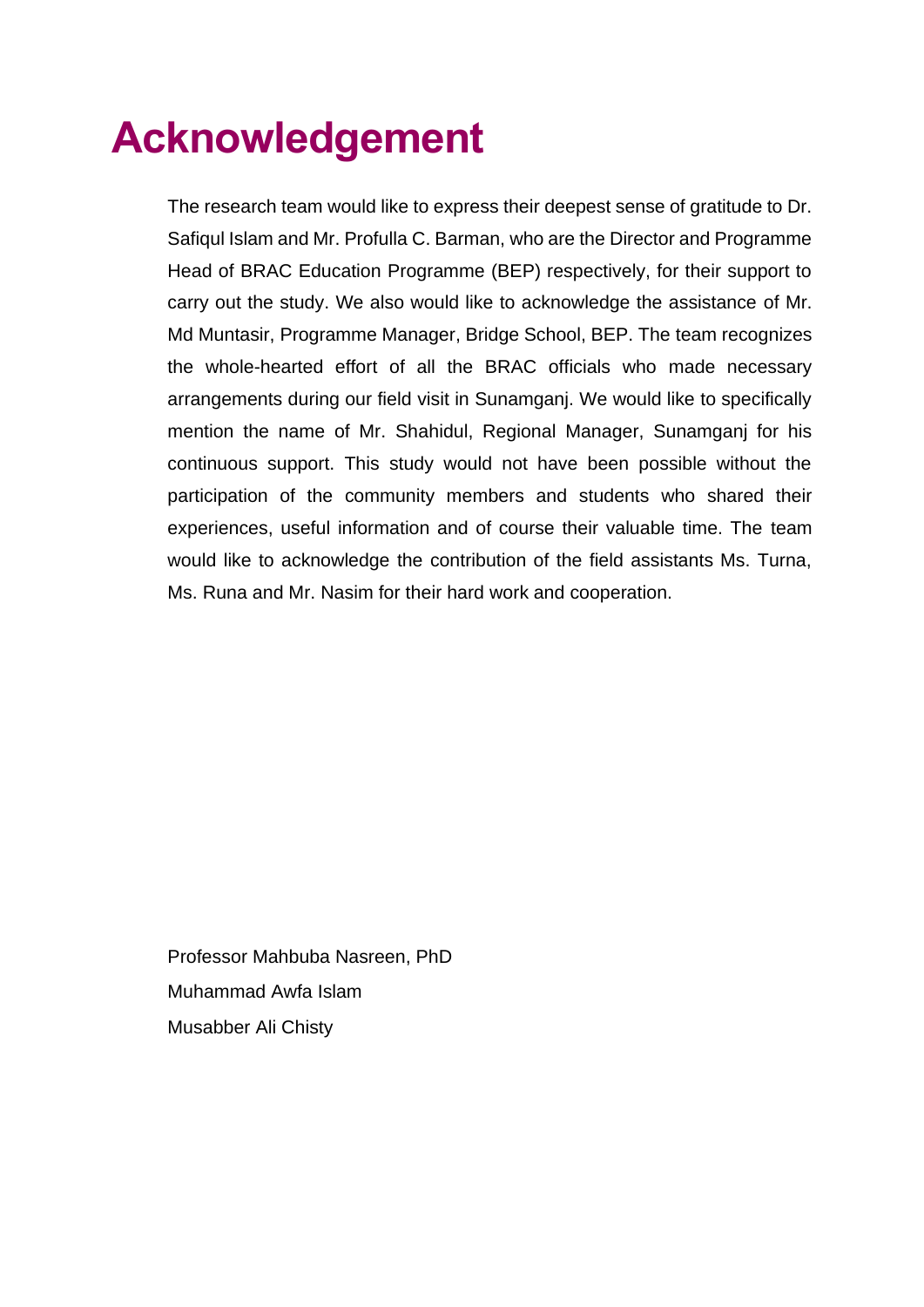## **Content**

|                  |      | <b>Executive Summary</b>                                                    | $1 - 1$   |
|------------------|------|-----------------------------------------------------------------------------|-----------|
| <b>Chapter 1</b> |      | <b>Introduction</b>                                                         |           |
|                  | 1.1  | Background                                                                  | $2 - 2$   |
|                  | 1.2  | Objectives of the Study                                                     | $2 - 2$   |
|                  | 1.3  | Methodology                                                                 | $3-3$     |
| <b>Chapter 2</b> |      | <b>About Boat School: A Contextual Discussion</b>                           | $4 - 7$   |
| <b>Chapter 3</b> |      | <b>Exploring the Vulnerabilities of the Communities and</b><br>the Children |           |
|                  | 3.1  | Geographical Vulnerability of the Community                                 | $8 - 8$   |
|                  | 3.2  | Socio Economic Vulnerability of the Community                               | $8 - 8$   |
|                  | 3.3  | Specific Vulnerability of the Children                                      | $8 - 8$   |
| <b>Chapter 4</b> |      | <b>Functioning of the Boat School</b>                                       |           |
|                  | 4.1  | Non-monsoon period                                                          | $9-9$     |
|                  | 4.2  | Disaster/Monsoon Period                                                     | $10 - 10$ |
|                  | 4.3  | <b>Evaluation Method</b>                                                    | $10 - 10$ |
|                  | 4.4  | Co-curricular and Extra-Curricular Activities                               | $10 - 10$ |
|                  | 4.5  | Knowing outside academic books                                              | $11 - 11$ |
|                  | 4.6  | <b>Safety and Security Concerns</b>                                         | $11 - 11$ |
|                  | 4.7  | <b>Teacher-Student Bond</b>                                                 | $11 - 11$ |
|                  | 4.8  | Additional care for the students with weak performance                      | $12 - 12$ |
|                  | 4.9  | Having a Trained Teacher                                                    | $12 - 12$ |
|                  | 4.10 | Inclusiveness                                                               | $12 - 12$ |
|                  | 4.11 | Adding a Gender Lens                                                        | $12 - 13$ |
| <b>Chapter 5</b> |      | <b>Impact of Boat School on the Children</b>                                |           |
|                  | 5.1  | School of Happiness                                                         | $14 - 14$ |
|                  | 5.2  | Enhances different skills of the children                                   | $14 - 15$ |
|                  | 5.3  | <b>Agents of Social Change</b>                                              | $15 - 15$ |
|                  | 5.4  | <b>Emotional Bonding</b>                                                    | 16-16     |
|                  | 5.5  | Catering to the sensitive needs of the children                             | 16-16     |
|                  | 5.6  | <b>Major Accomplishments</b>                                                | $17 - 17$ |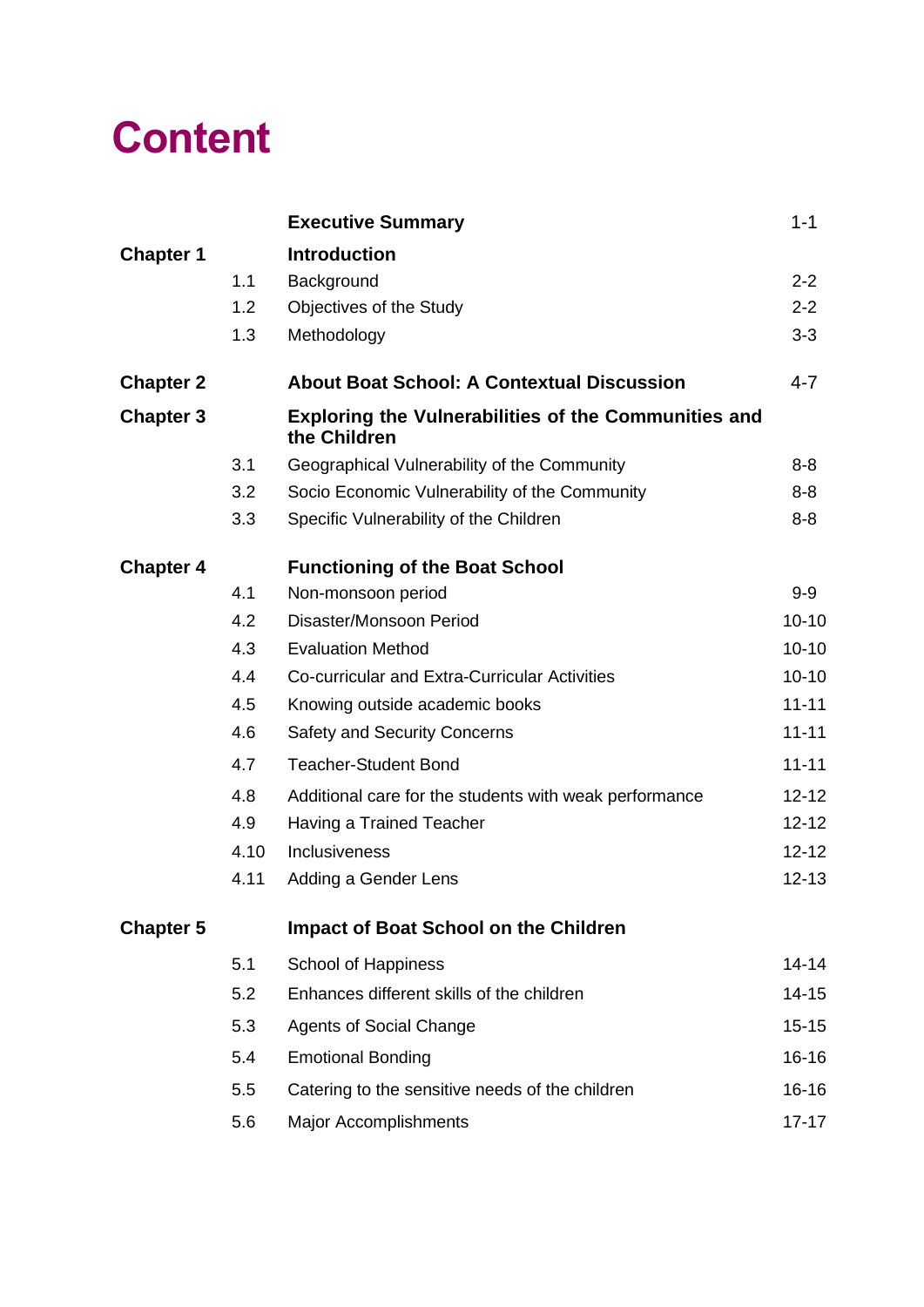| <b>Chapter 6</b> |       | <b>Impact on the Community</b>              |           |
|------------------|-------|---------------------------------------------|-----------|
|                  | 6.1   | <b>Increased Awareness</b>                  | $18 - 18$ |
|                  | 6.2   | <b>Financial Support</b>                    | $18 - 18$ |
|                  | 6.3   | Receiving Support from the Children         | 19-19     |
| <b>Chapter 7</b> |       | <b>Challenges and Recommendations</b>       |           |
|                  | 7.1   | Challenges                                  | $20 - 20$ |
|                  | 7.2   | Recommendations                             |           |
|                  | 7.2.1 | An urge from the community people           | $20 - 20$ |
|                  | 7.2.2 | Recommendations by the Children             | $21 - 21$ |
|                  | 7.2.3 | Recommendations of the Government Officials | $21 - 21$ |
| <b>Chapter 8</b> |       | <b>Concluding Remarks</b>                   | $22 - 22$ |
|                  |       | <b>References</b>                           | $23 - 23$ |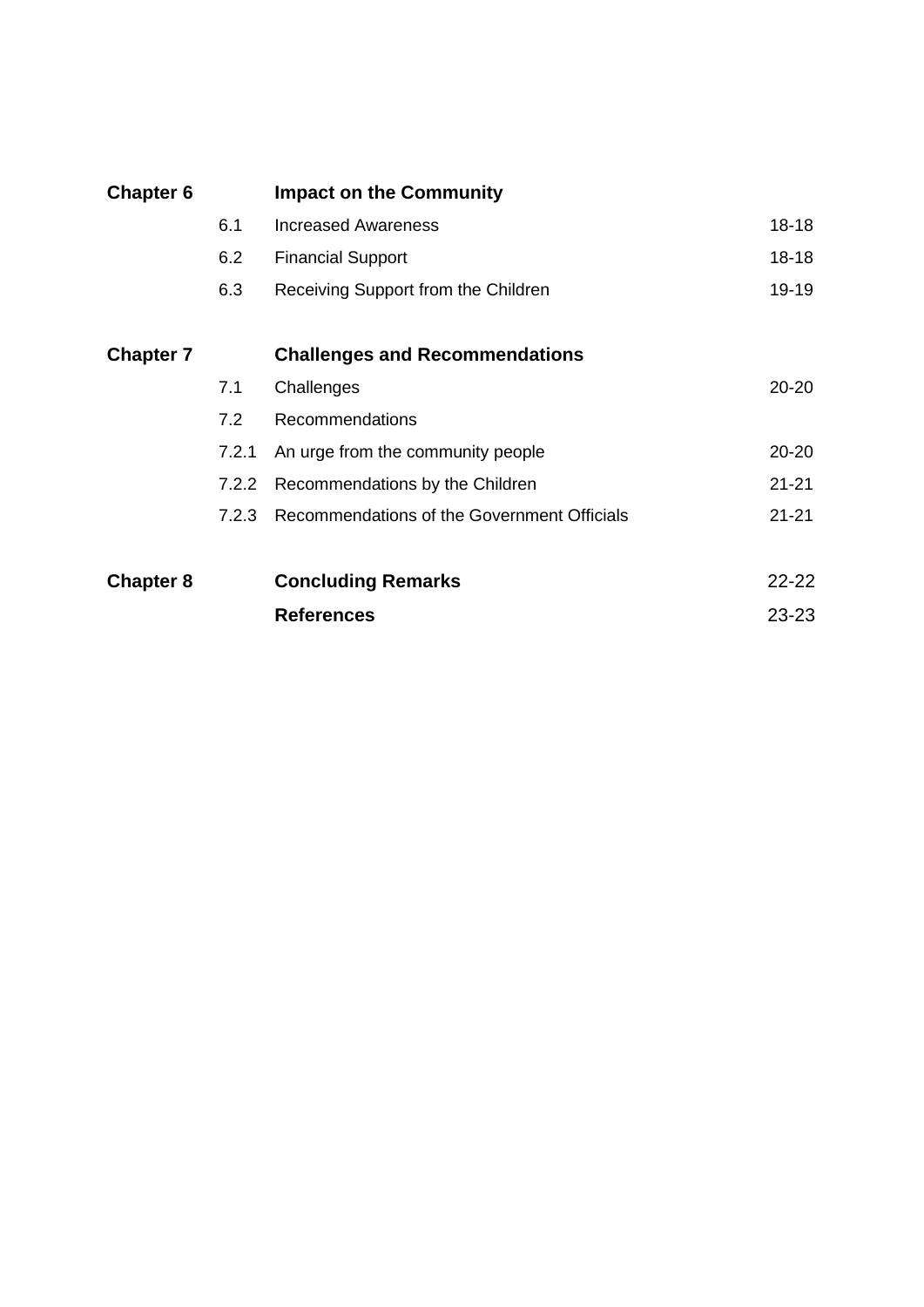## **Executive Summary**

Boat school, a major and unique intervention by the BRAC Education Programme (BEP), in collaboration with Educate A Child and the UK Government and the Australian Government, is operating in different areas of Bangladesh. The project has been undertaken considering the vulnerable situation of the children residing in flood-prone, *haor* and *beel* areas where majority of the children are denied of their basic right to education due to several reasons, since 2012. The factors affecting children include geographical vulnerability, poverty, lesser educational institutions in the locality, lack of education and others. To address such problems, a model was developed where the idea is if you cannot go to school; let the school come to you. The mobility of the school is the unique benefit offered to the students who are too young to go to school alone when their area is inundated.

This study explored two independent *upazillas* (sub-districts) of Sunamganj district of Sylhet Division. The study team attempted to obtain qualitative data in terms of the outcome and impact of the intervention. The major findings of the study include effective and efficient functioning of the boat schools where the hindrance of flood no longer could limit students from obtaining education. The school as mentioned earlier went to them. The students learned their lessons in a very friendly environment. The school also imparted co-curricular knowledge and skills to students. They have learnt to sing, play games and make their stay at school cheerful and congenial. This study also observed that students of boat school have been quite successful in their endeavors. With a pass rate of 99 percent approximately every year, students are achieving brilliant results from boat school, instills belief and confidence in them. This program has also been a great support to the communities who are not economically solvent. It has been a great hand to those students, who without these boat schools would have been asked by their parents not to go to school. This intervention has a remarkable impact on the community where boat schools are operating and obviously the students- who are at the heart of this program. Parents have become much more aware about studies. Parents in those communities are now slowly but gradually understanding the importance of education. The children are very happy about such a nice initiative.

This intervention has been highly applauded and praised not only by the beneficiaries but also by the government officials and different organizations in those areas. However, it is a matter of great regret that few of the boat schools have been closed down due to lack of financial support. Community people and students have repeatedly requested to increase the number of boat schools where they are still functional. The study team finds the intervention is quite unique and productive in nature.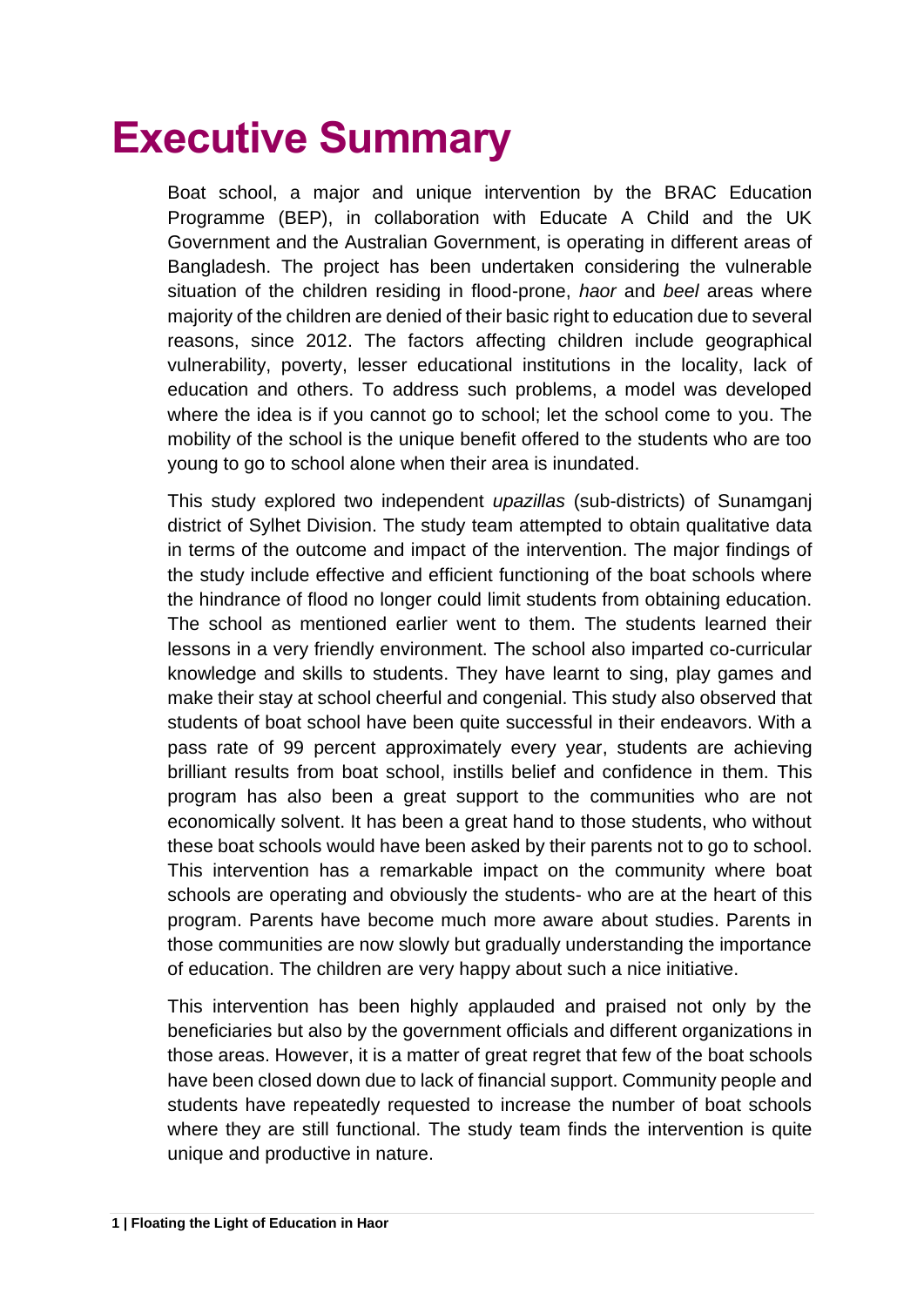## **Chapter 1: Introduction**

#### **1.1 Background of the Study**

BRAC Education Programme (BEP) introduced an innovative programme named Boat School in the most marginalized low lying *haor* areas of Bangladesh. This unique intervention has attempted to address the educational needs of the children in the vulnerable locations, with a special focus on girls. Due to inundation and waterlogging, children in those areas were being deprived of their educational right. Sometimes, the water stays up there for even six-seven months. There is no suitable place in that area to set up a school. The nearest school is quite far and few miles away and the only mode of transportation available there is boat. Parents of these children, who also struggle to meet up their both ends, feel apathetic about sending their children to school due to number of constraints. There is also a safety concern for the children, especially for the girls. Considering the challenges stated above, BRAC, the largest NGO initiated a simple but effective intervention in those areas. Since children cannot go to school, the school should come to the children- and that came in the form of a boat. The boat functions both as a school bus and classroom and allows children to continue education even when the life there is stagnant due to disaster. This study seeks to evaluate the impacts of the present project and attempt to overview different dynamics associated with this project.

#### **1.2 Objectives the Study:**

**Broad Objective**: To evaluate the impacts of the Boat School project.

#### **Specific Objectives:**

- 1. To understand the nature of vulnerability of the communities where the boat schools were/are in operation
- 2. To explore the overall functioning of the Boat Schools
- 3. To understand the impact of the schools on the children who have attended/are going to BRAC School
- 4. To understand the impact on the communities where boat project is operating/operated.
- 5. To identify the challenges of the project and way forward.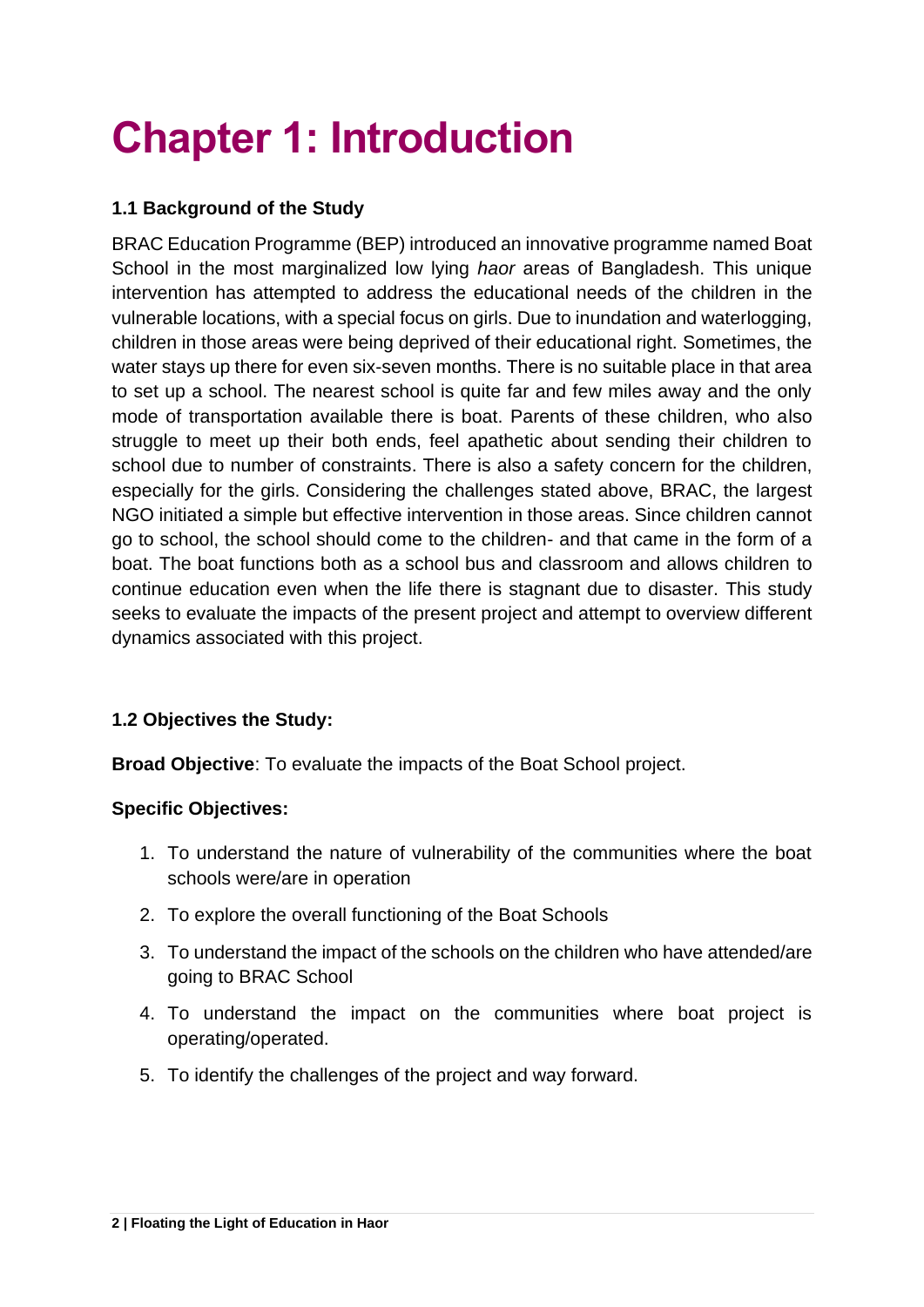#### **1.3 Methodology:**

The methodology of the study was qualitative in nature. Primary data was collected through Focus Group Discussion (FGD), Key Informant Interview (KII), In-Depth-Interview and field level observation. A detailed checklist for FGD and KII was prepared which was instrumental in acquiring necessary information and to compare the situations of children during and prior to this intervention. A total of 4 FGDs and 6 KIIs were conducted. Among 4 FGDs, three were done with the community people in Jamlaganj and Tahirpur of which one was mixed, one was with women only, and the other one was with male only. Another FGD was conducted with the school children graduated from boat school. Of all the KIIs, 4 were done with the BRAC officials, which include people like Regional Manager, Program Organizer etc. A school teacher also provided information as a key informant. The last KII was done with a government official who currently the Upazilla Nirbahi Officer (UNO) of Dakshin Sunamganj.

#### **1.4 Study Location**

Upazilla: Jamalganj and Tahirpur

District: Sunamganj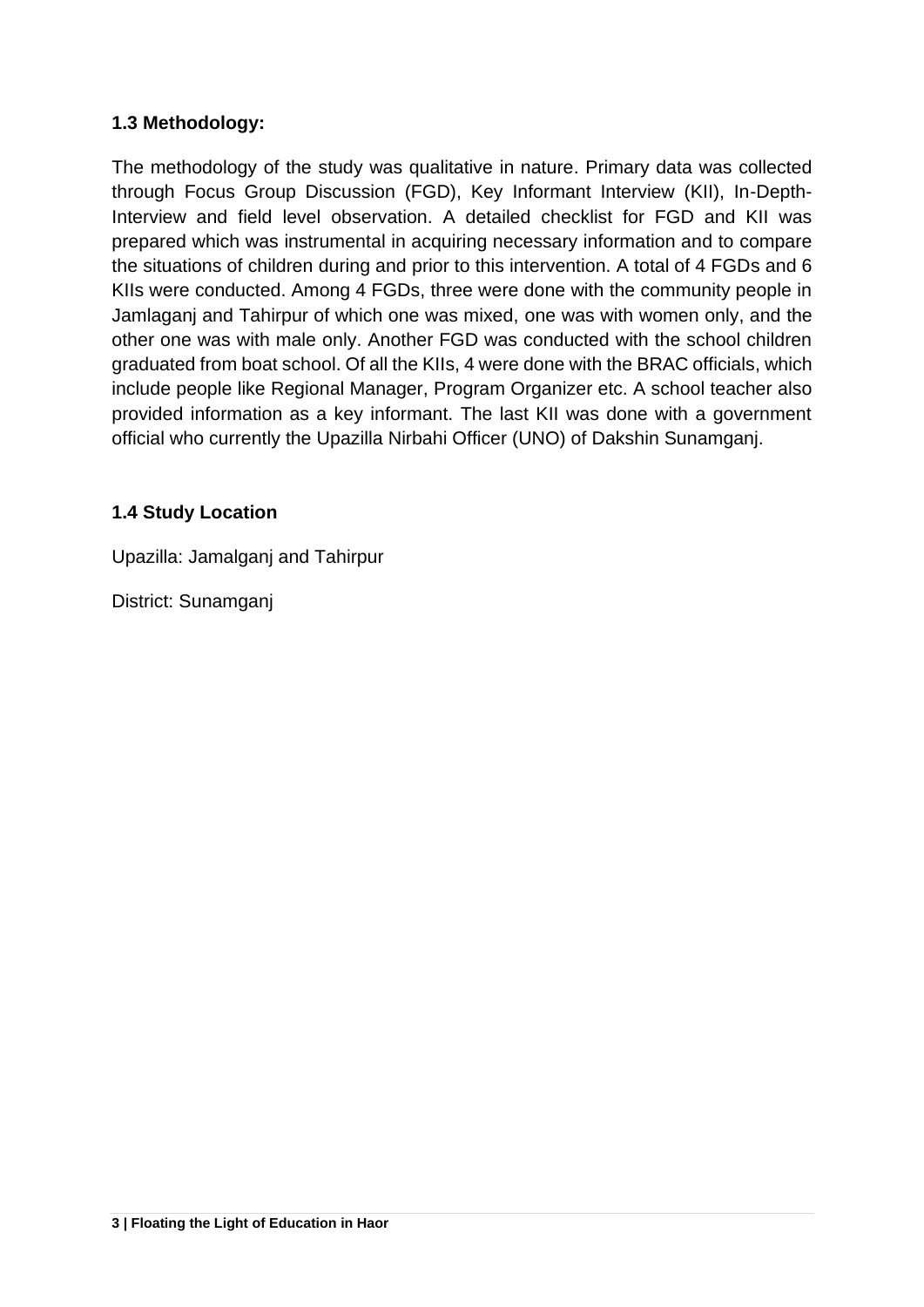## **Chapter 2**

## About Boat School: A Contextual **Discussion**

BRAC Education Programme (BEP) undertook the innovative programme boat schools in the most marginalized low lying *haor* areas of Bangladesh. This unique intervention has attempted to address the educational needs of the children in those regions, with a special focus on girls. Due to inundation and waterlogging, children in *haor* areas were being deprived of their educational right. Often times, the water stays up there for even six to seven months. There is no suitable place in that area to set up a school. The nearest school is quite far and few miles away and the only mode of transportation available there is boat. Parents of these children, who also struggle to meet up their both ends, feel apathetic about sending their children to school due to number of constraints. Often, there is a safety concern for the kids especially for the girls. Considering all of the challenges stated above, BRAC, the largest NGO in the world, initiated a simple but effective intervention in those areas. Since children cannot go to school, the school should come to the children- and that came in the form of a boat.

BEP initiated Boat School Project almost nine years back. Such an innovative education model targeting the geographically isolated was implemented for the first time in Bangladesh at such a scale. In 2012, 250 schools started first cohort of nonformal primary schooling with 7,307 students while in 2014, 7274 students were enrolled in another 250 boat schools as the second cohort of the project. The objective of BRAC Boat School Project was to enrol 13,000 out of school children in primary schools. During the Life of Project (2012-2018), a number of 14,581 children got accessed to primary education through 500 boat schools (in 400 boats) in two separate cohorts. Among them, more than 99 percent students completed five-year primary schooling and successfully passed the national Primary Education Completion Examination in the year 2017 and 2018.

The geographical coverage of this intervention includes sixteen districts of Bangladesh where the geographical and geophysical characteristics of the areas became a barrier for its inhabitants specially school going children who are forced to sit back during monsoon. Before opening the schools, BRAC conducted a door-to-door survey in target areas to identify eligible children between the ages of 8 and 14. Children from poor and ultra - poor as well as to children with special needs are given priority to admission. A minimum of 26 students is generally required to open a school. The boat schools accept a gender ratio of 50:50 whereas the other BRAC schools maintain the ration of 60:40 girls to boys.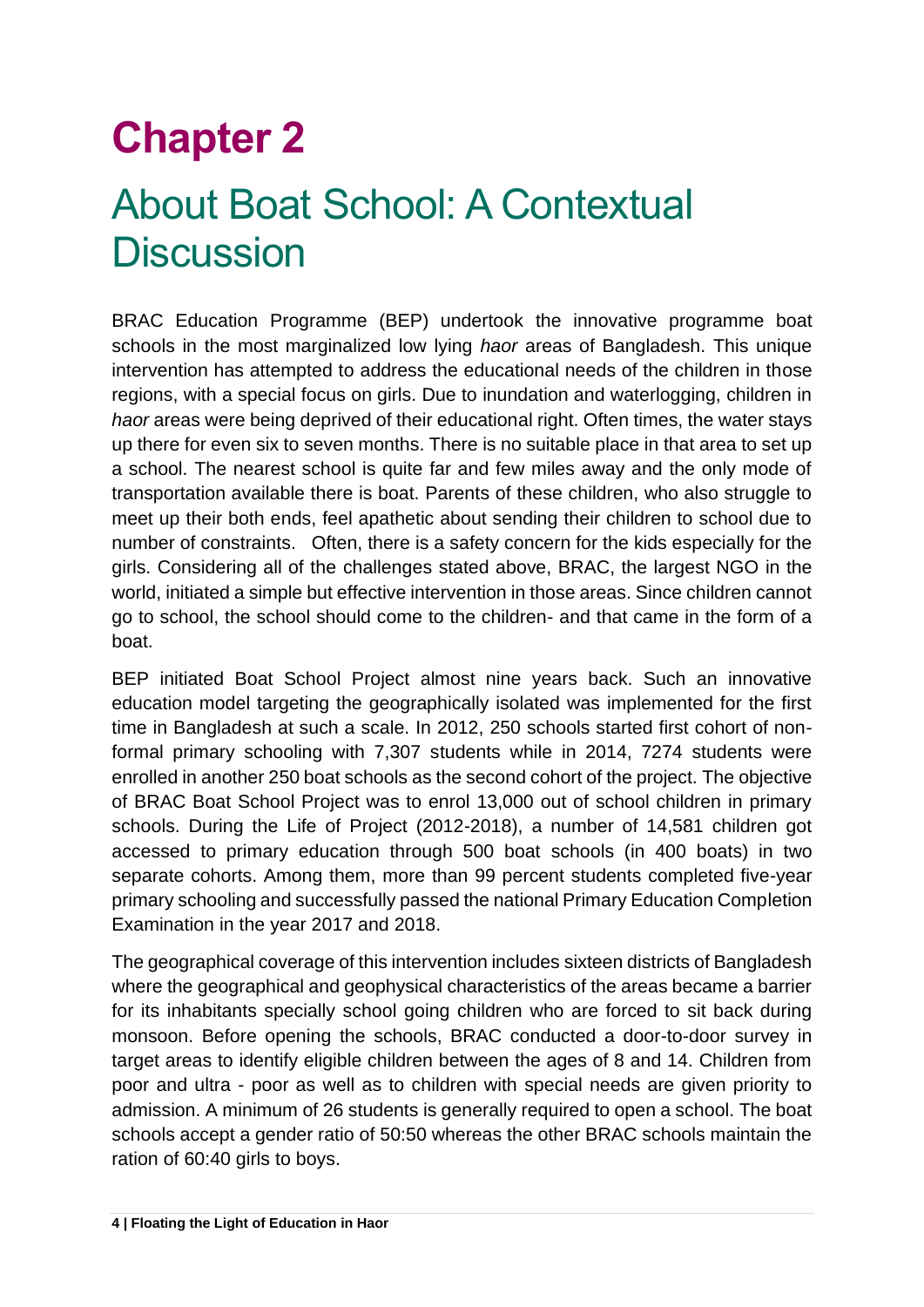| <b>District</b>  | Number         |
|------------------|----------------|
| <b>PIROJPUR</b>  | 8              |
| BRAHMANBARIA     | 72             |
| <b>RANGAMATI</b> | $\overline{2}$ |
| COMILLA          | 15             |
| <b>GOPALGONJ</b> | $\mathbf{I}$   |
| <b>JAMALPUR</b>  | 4              |
| KISHOREGONJ      | 91             |
| MUNSHIGONJ       | 3              |
|                  |                |
| NETROKONA        | 28             |
| NATORE           | $\overline{7}$ |
| PABNA            | 21             |
| SIRAJGONJ        | 26             |
| <b>KURIGRAM</b>  | 8              |
| <b>HOBIGONJ</b>  | 46             |
| SUNAMGONJ        | 168            |
| <b>Total</b>     | 500            |

Figure 1: Location of Boat School

| Year          | Year | <b>Number of</b>         | <b>Gender Disaggregated</b>  |  |
|---------------|------|--------------------------|------------------------------|--|
| <b>Number</b> |      | <b>Students enrolled</b> | <b>Data</b>                  |  |
|               | 2013 | 7,307                    | Boys: 3,012 and Girls: 4,295 |  |
|               | 2014 | 14,581                   | Boys: 6,024 and Girls: 8,557 |  |
| 3             | 2015 | 14,486                   | Boys: 5,993 and Girls: 8,493 |  |
|               | 2016 | 13,909                   | Boys: 5,661 and Girls: 8,248 |  |
| 5             | 2017 | 13,589                   | Boys: 5,532 and Girls: 8,057 |  |
| 6             | 2018 | $6.437*$                 | Boys: 2,567 and Girls: 3,870 |  |

#### Table 1: Timeline of the Program

*\* Cohort 1 (2013) already graduated by end of 2017. [Data source: BEP MIS]*

#### **Pass Rate and Results:**

Students of Cohort 1 have completed grade V (five) in December 2017 and appeared PEC (Primary Education Certificate) Examination administered by Government of Bangladesh (GoB). The pass rate was 99.17%. This success rate is 3.99% higher than the national aggregate of 95.18%. Girls outperformed the boys in this examination (boys 98.60%, girls 99.51%). However, 47.9% of appeared students in PEC examination have attained the combined "A" (GPA 3.5 to GPA 5) and it is 2.72% behind the national aggregate of 50.63% but significantly higher than achievement by students in the Sylhet division. The difference between BRAC Boat School result and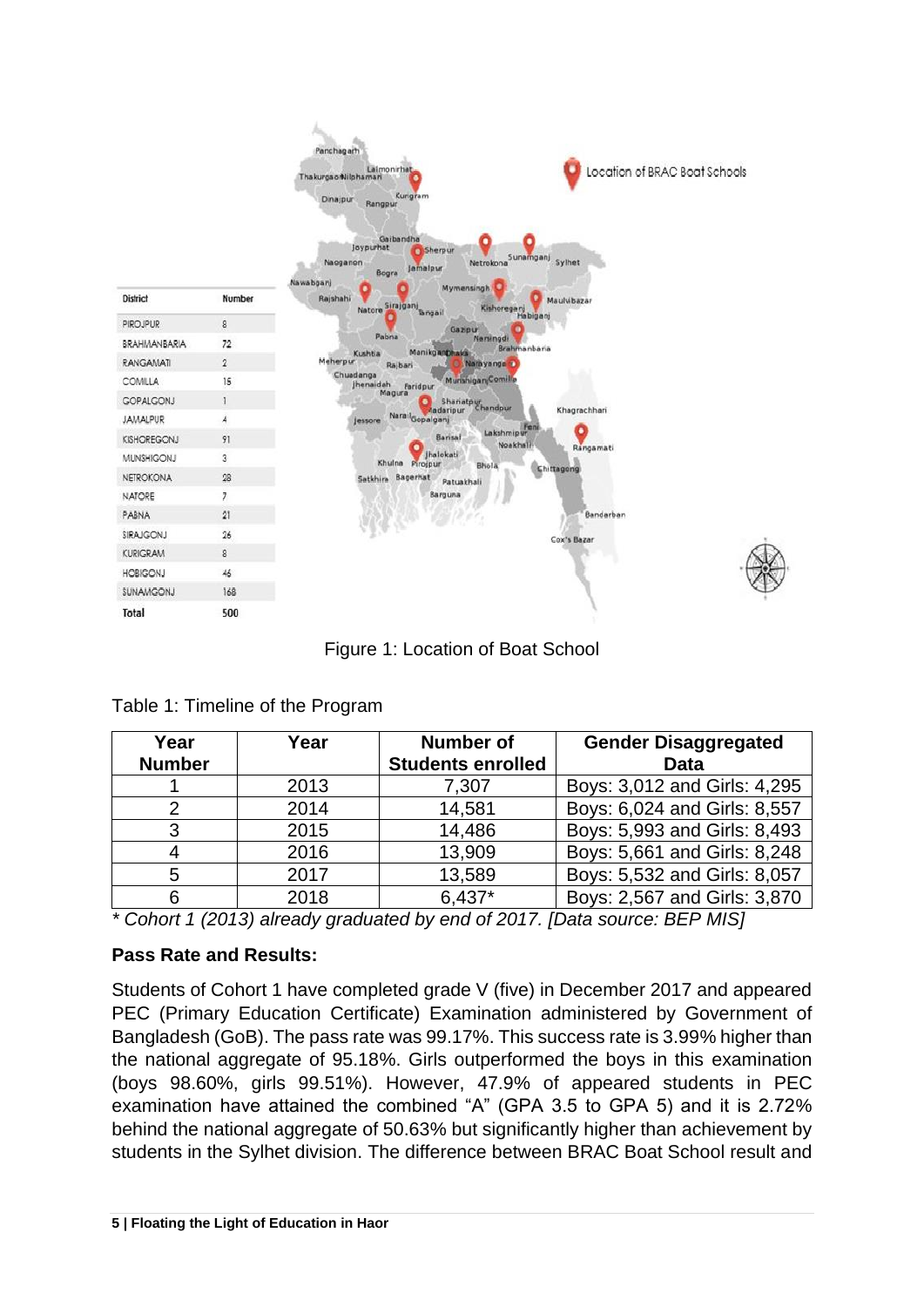#### aggregates have been shown as follows





Special training for teachers was arranged focusing on English and Mathematics in order to capable them to help the weak performing students and assist further to students who appeared in government examination (PECE).

Students of Cohort 2 appeared into PECE in November 2018 and successfully obtained 99.54% of passing rate, while the country's aggregate pass rate is 97.59%. Girls outperformed in the examination with the success rate of 99.66%, while 99.35% boys of BRAC boat school passed.



Figure 3: Pass Rate and Results of GoB & Boat School, 2018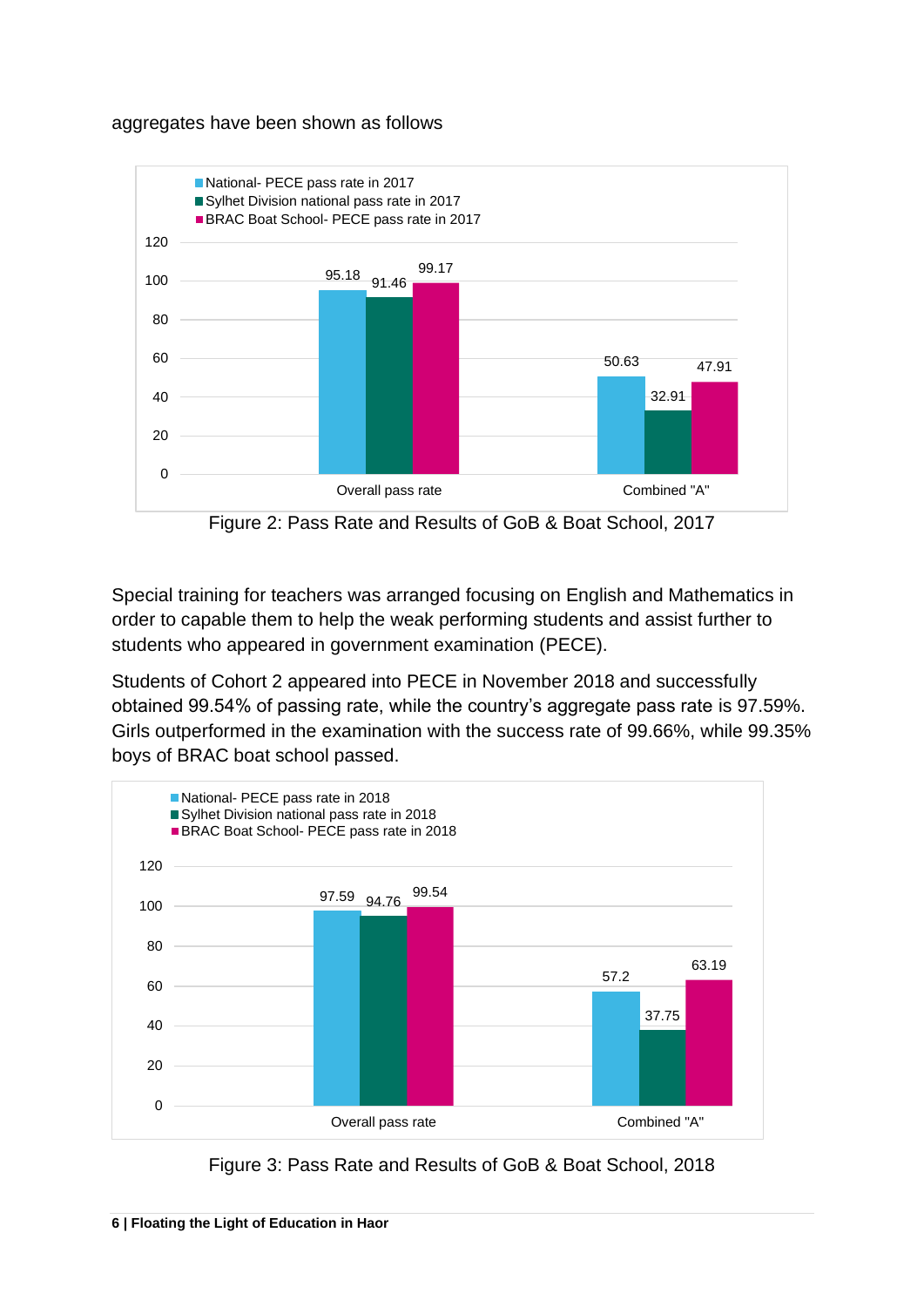In 2018, Government decided to hold Primary Education Completion Examination (PECE) with 100% of creative and competency-based questions in 2018. Teachers received training in all subjects of grade 5 in this endeavour. Earlier, in 2017, the Primary Education Completion (PEC) examination was held with 80% competencybase questions and 20% multiple choice questions (MCQs). National Academy for Primary Education (NAPE), a government institution, trained 23 BRAC school supervisors and staff for developing their capabilities on creative questions. Later, the trained staff led several training sessions for rest of the staff and teachers to introduce them with the new question patterns.

Table 2 below is showing a comparison between the results of Boat Schools of both cohorts and national aggregate:

| Year |               | Success /Passing rate of the students |             |             |
|------|---------------|---------------------------------------|-------------|-------------|
| 2018 | School's type | Girls                                 | <b>Boys</b> | <b>Both</b> |
|      | National      | 97.68%                                | 97.48%      | 97.59%      |
|      | Boat school   | 99.66%                                | 99.35%      | 99.54%      |
| 2017 | National      | 95.40%                                | 94.93%      | 95.18%      |
|      | Boat school   | 99.51%                                | 98.60%      | 99.17%      |

Table 2: Comparison between the results of Boat Schools and national cohort (2017-2018)

Although the achievements are remarkable, few challenges continue to exist of which drop out is a big challenge in boat school. During harvesting season, all the family members work in the fields including children. It is an issue to retention of these children in school that time. Therefore, classes that were missed by the students during the harvesting period that have been compensated in the post-harvest period through increasing contact hours (20-30 minutes each day) in consultation with the members of School Managing Committee, teachers and parents. In addition to that BRAC can help students to transfer into another BRAC primary school by issuing migration certificate. Other challenges include recruitment of qualified teachers, qualified staff, engaging community, maintenance of the boat etc.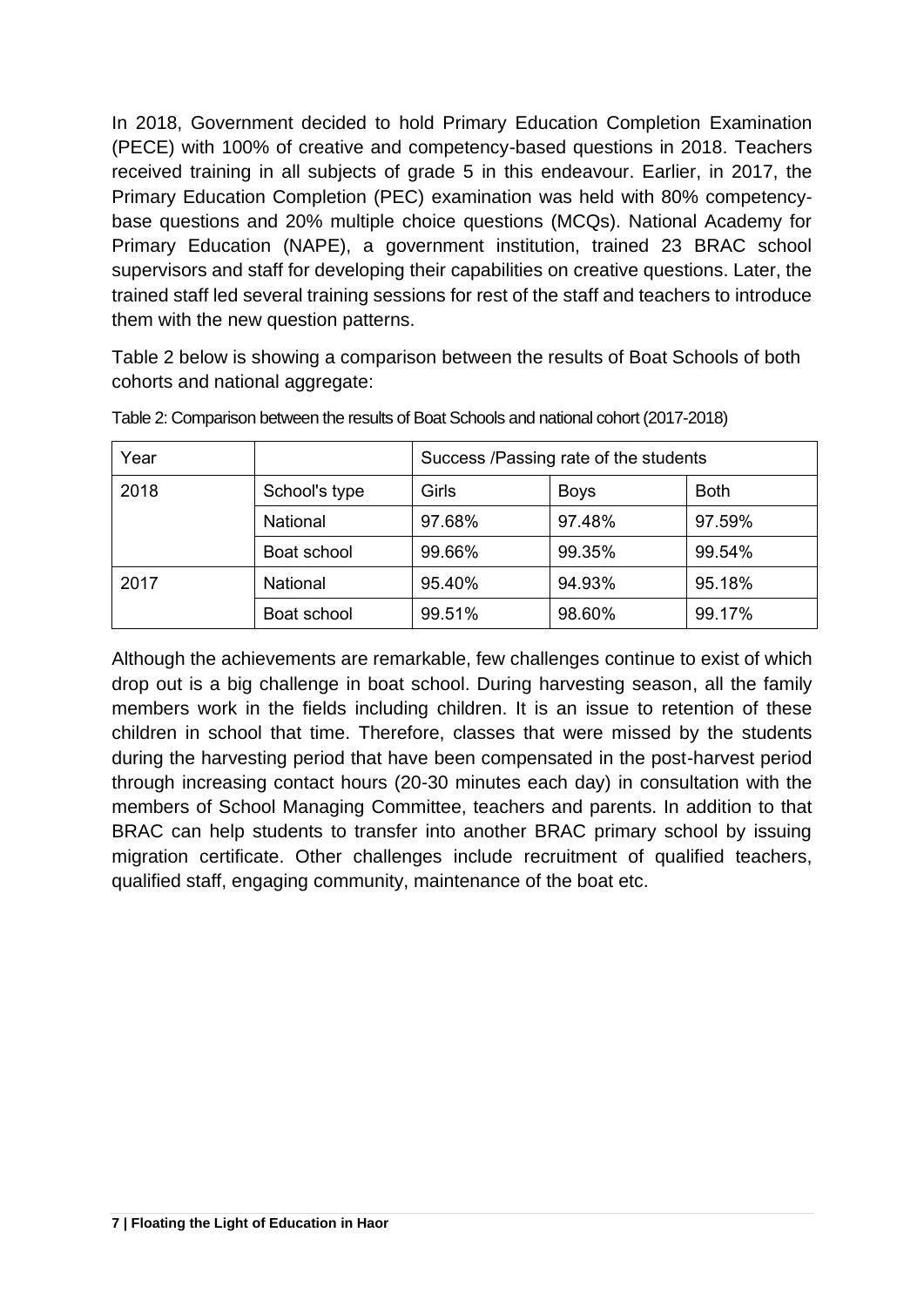## **Chapter 3**

### Exploring the Vulnerabilities of the Communities and the Children

#### **3.1Geographical Vulnerability of the Community**

*Haor* areas, where the boat schools are located, remain under water for half of the year. This geographical trait has made the communities vulnerable since the mobility is largely restricted due to such vulnerability. Furthermore, sudden flash floods make people's lives even worse. Although, communities have their indigenous techniques of adapting with the adverse situations, they do suffer a lot and face difficulties during monsoon.

#### **3.2 Socio-Economic Vulnerability of the Community:**

Communities in *haor* areas are extremely marginalized and poverty stricken. They need to work hard to earn their livelihoods. The main occupations of the communities are fishermen, day laborer, boatman etc. From the FGD, it was learned that, the income of the families ranges from 6000-16000 BDT which by any means is a sign of desperation and poverty. No family can save from whatever they earn. More importantly, the people in the community often are forced to migrate. As mentioned earlier, that this is *haor* area, people tend to live in areas which are comparatively higher. It is difficult to find that higher lands in those areas and therefore the areas are densely populated. When those places exceed its capacity to accommodate people, they find out a higher land and migrate to those places. Rahmatpur community of Jamalganj Upazilla where a boat school was functioning and has been closed recently is the example of one such community. All of these contribute towards the socioeconomic vulnerability of the people living in these areas.

#### **3.3Specific Vulnerability of the Children**

Children are the worst victims of such geographical features. Their regular life is massively disrupted and violation of child rights, especially right to education, is common as they are unable to go to school. The primary school going children suffer the most. At the age of 6 or 8 they need to go to school by boat; even the school often goes under water, thus the school remains closed. They need assistance from parents/guardians to go to school. However, as men go to work to earn their daily life and cultural practices do not allow women to take their children to school, which ultimately results in dropouts**.** In some communities, schools are almost 2-3 kilometers away from their homes.

#### **"***How can you send your 6 years kid alone to school? It is not possible to send him alone. So, we have nothing to do***."**

- *"R1" (35), FGD Participant, Jamalganj*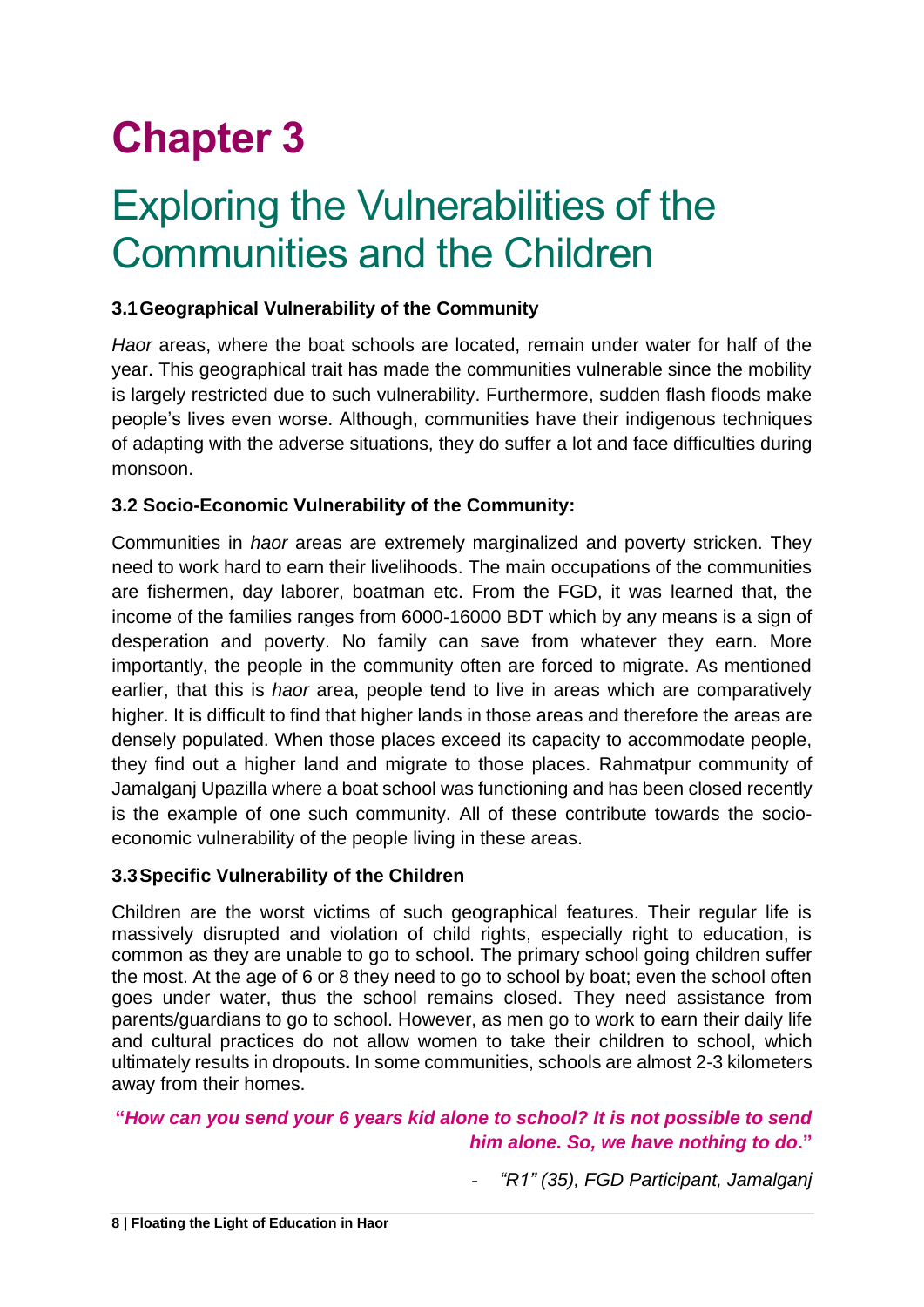## **Chapter 4**

### Functioning of the Boat School

#### **4.1Non-monsoon period:**

Boat schools follow a unique style of one teacher one batch policy where a batch of 30-35 students are enrolled from grade 1 and continue up to grade 5. Unlike other school, where it would take five years for a child to complete primary education, in boat schools children complete their primary school within four years. However, the physical contact hours remain the same, as times are higher than usual. All the regular subjects are taught by a teacher with a system of continuous assessment. Undoubtedly, the system has been proven successful since the results are extraordinary. Having a passing rate of more than 99 percent is extraordinary, especially for the children who are deprived of all the privileges a child from urban area usually receives. It is noteworthy that, the concerned officials of this project from BRAC has ensured that their boat school students are allowed to sit for the PECE (Primary Education Completion Examination), a government certified examination to recognize the completion of the primary education of an individual. One of the noticeable traits of this project is that it has got 100 percent female teachers for its schools**.** Earlier there were male teachers. But evaluation of the concerned officials suggests that female teachers tend to be more committed towards the children and female teachers have become inspirations for many of the young girls in the village. All the teachers are from the local communities which have two advantages: a) It is easy for her to come regularly and b) It creates a sense of ownership that it is her community and she should commit herself for the betterment of these underprivileged children.



Photo: Boat School at Vatijamalgar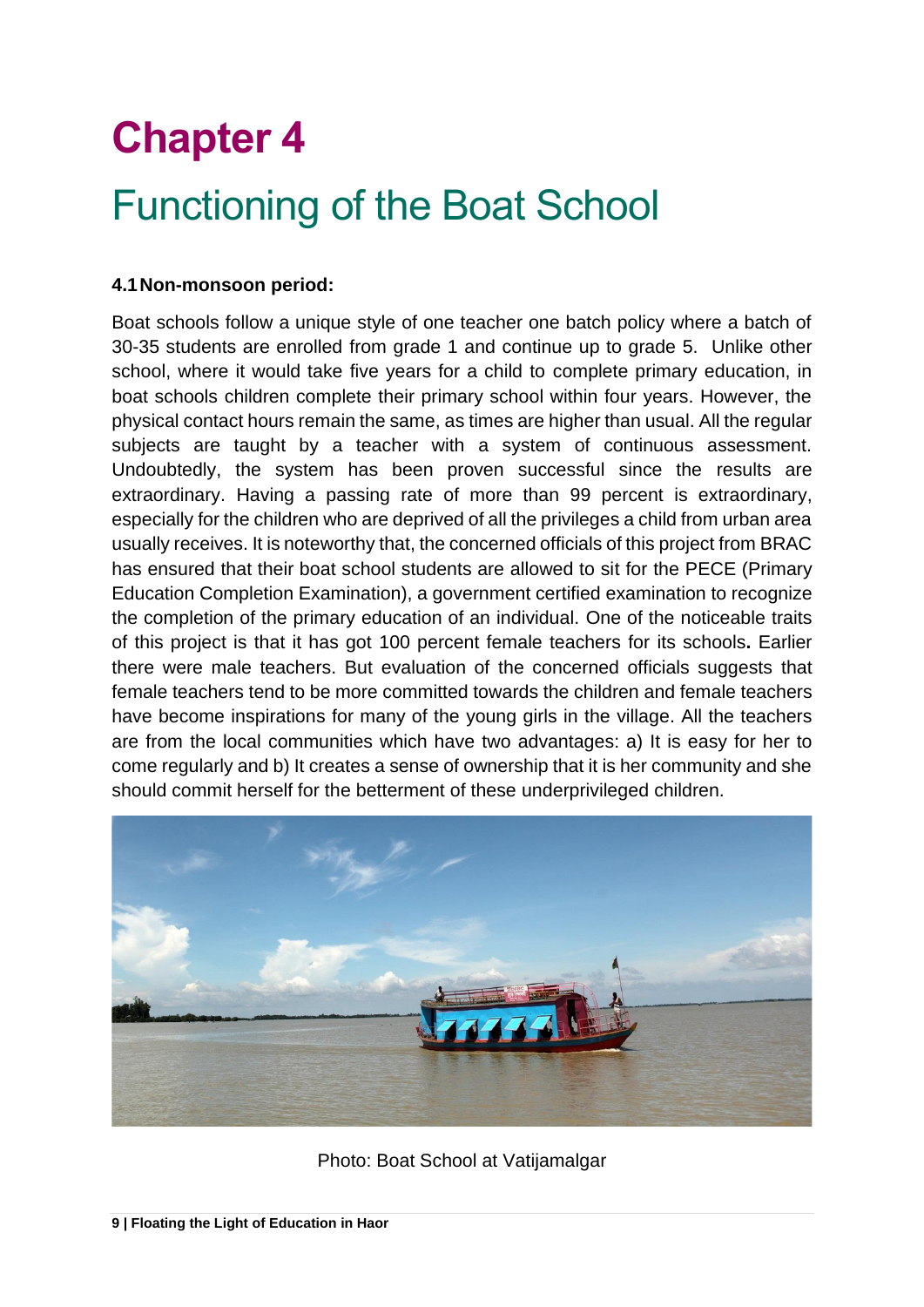#### **4.2 Disaster/Monsoon Period**

During the monsoon, the classes are not interrupted by rain or flood. Because, the children do not go to school, school comes to them. Often, due to extreme weather conditions, there is a delay in the regular hours due to safety concerns. During extreme weather conditions, two boatmen are deployed instead of one to control the boat smoothly. The life jackets and rings are regularly checked and kept ready in case of any emergency. The children got mid-day meals during disaster period.

#### *"Will you believe if I tell you that, we probably could not cook food at home, could not come outside as our mobility was restricted by flood, but our children went to school every day despite whatever happened"*

*- "R2", FGD Participant, Rahmatpur Village, Jamalganj, Sunamganj*

#### **4.3 Evaluation Method:**

There is no such thing called frontbenchers and backbenchers in the boat school. The evaluation is done in a way so that it does not demotivate other students who are not performing well. There are mainly three types of assessment to evaluate the learning process continuously. Firstly, there are four (04) continuous assessments which are marked out of 50. Secondly, there are assessments after every lesson, so the teachers get immediate and regular feedback. Finally, weekly evaluation is carried out to observe the weekly progress.

#### **4.4 Co-curricular and Extra Curricular Activities:**

We often hear "Learning through Fun." But learning is not fun for majority of the students now-a-days due to monotonous and routine classroom activities. BRAC actually made 'Learning through Fun' a reality through this boat school project. They learn to sing, dance, recite poems, decorate their boats etc. which makes their 6 hours stay at that school enjoyable and entertaining. They play different games between the classes.



Photo: Students showing their dance skills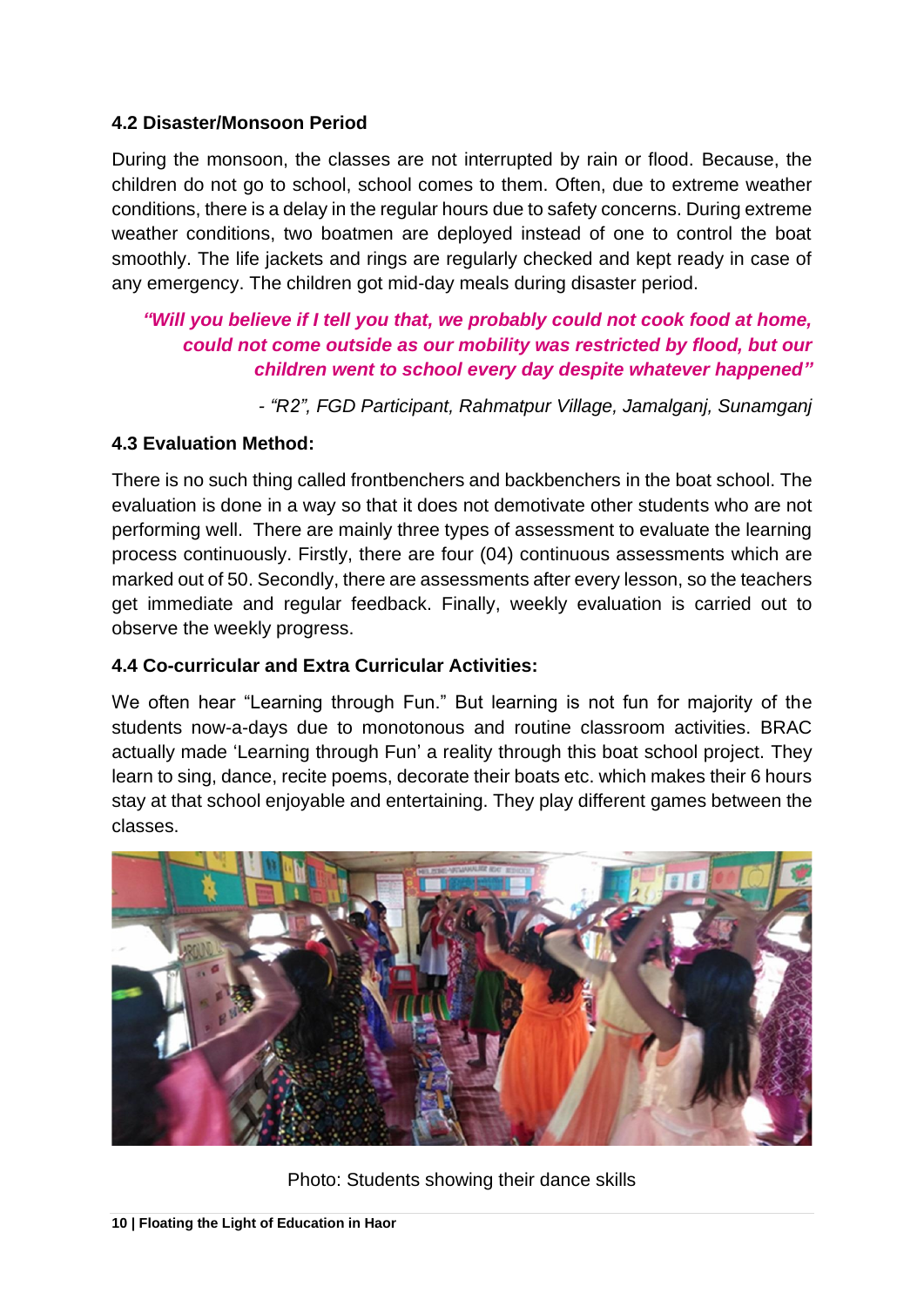#### **4.5 Knowing outside the academic book:**

Different child friendly books on climate change, pollution, social problems are provided to the children to know about the outer world and widen the domain of their knowledge. This is done also to raise awareness of the children from a very early age. A mini library has also been introduced in the boat school. From that mini library student can collect books on different issues or simple story books. The students grow up the habit of reading different books outside the regular academic books.

There are also different boards inside the school which are on correct spellings, indigenous materials etc. Such things also enhance the learning process of the children. The school has a science corner too.

#### **4.6 Safety and Security Concerns**

There are lifejackets and there are rings placed in the boat. There is a first aid box too. The boat is always kept in a safe place if the weather situation is extreme or turbulent.

#### *"They are safer in school than home. We do not worry when they are at school"*



*- "F1" (32), a mother (FGD Participant, Tahirpur)*

Photo: Life jackets and first aid box kept ready in a boat school

#### **4.7 Student-Teacher Bond**

The student teacher relationship in the school is extremely good. The students love their teacher and vice-versa. One of the teachers was describing how they have become an integral part of her life.

*"I feel them as my children and not just students. I feel so happy when I see their results. The toughest time for me is when a batch leaves. I become happy when I see my former students are going to regular schools"*

- *"R3", Teacher, Rahmatpur BRAC School*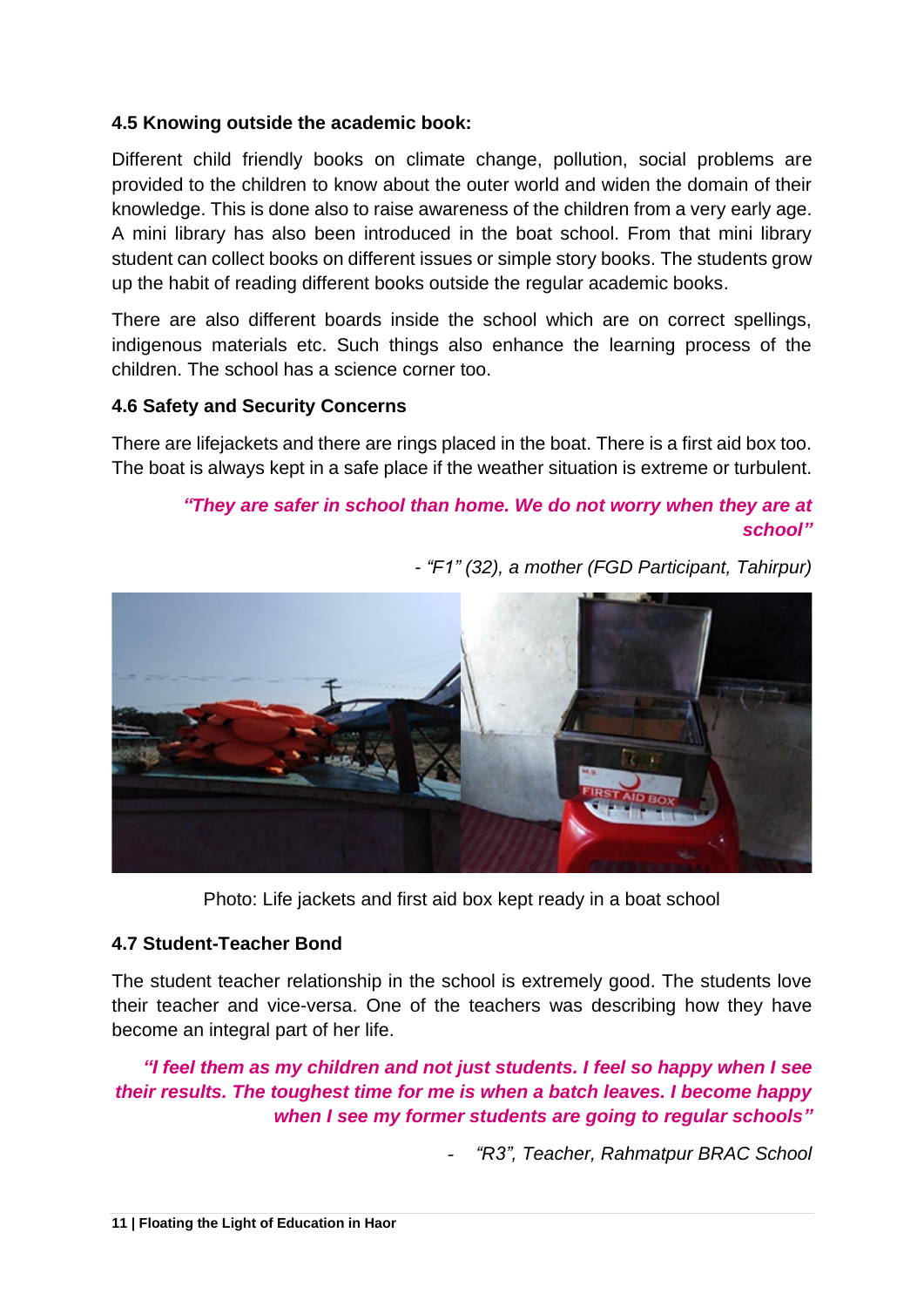Similarly, the students are very obedient and loyal to their teachers and never say no to any request made by teachers. Sometimes, parents request teachers to make their children understand about certain things if they are not listening to them.

#### **4.8 Additional care for children with weak performance:**

A peer group is formed combining both good and weak performers so that they can easily learn from each other's strengths and weaknesses. Teachers also provide additional attention and give lessons for extra hours to the weak performed students in evaluation/tests.

#### **4.9 Having a Trained Teacher:**

The teachers of boat schools are regularly trained. A detailed plan is chalked out so that the execution becomes easier. The whole process is done under the supervision of experts and officials responsible for supervising the project. A very systematic method is followed which is modified after regular intervals. This training of the teachers augments their skills and allows them to teach more systematically and effectively.

#### **4.10 Inclusiveness:**

The boat school is a role model of inclusiveness. It has accommodated children with disabilities and has taught the other students to be respectful towards their fellow classmates who are different. For children with visual problem, yellow color was used in all four sides of the blackboard

#### *"Education for everyone"*

*"RA" (16) was a physically challenged child. His two legs were paralyzed. He was given with a wheelchair from BRAC. All the students were very supportive of him. The classmates never taunted or mocked him. When the students were asked why you were so supportive, they replied that our teacher has told us that we should respect a person or classmate with disabilities or differences.*

#### **4.11 Adding a Gender Lens:**

The target of each boat school is to enroll 60 percent girls. Due to numerous reasons, such as non-availability of girls or availability of boys, the concerned authority often keeps it 50 percent and therefore, the ratio of boys-girls is even in the schools.

In most instances a girl is assigned with the responsibility to lead a team of different teams at school. In the areas of socio-economic deprivation, gender equality and equity are a missing agenda. Adding such gender lens do not benefit and empower only the girls who are going to school but the community, since the boy for the first time get to witness how females can be leaders too.

For safety and security of the girl's different materials on child abuse or sexual assault has also been introduced catering towards the sensitive needs of the girls which will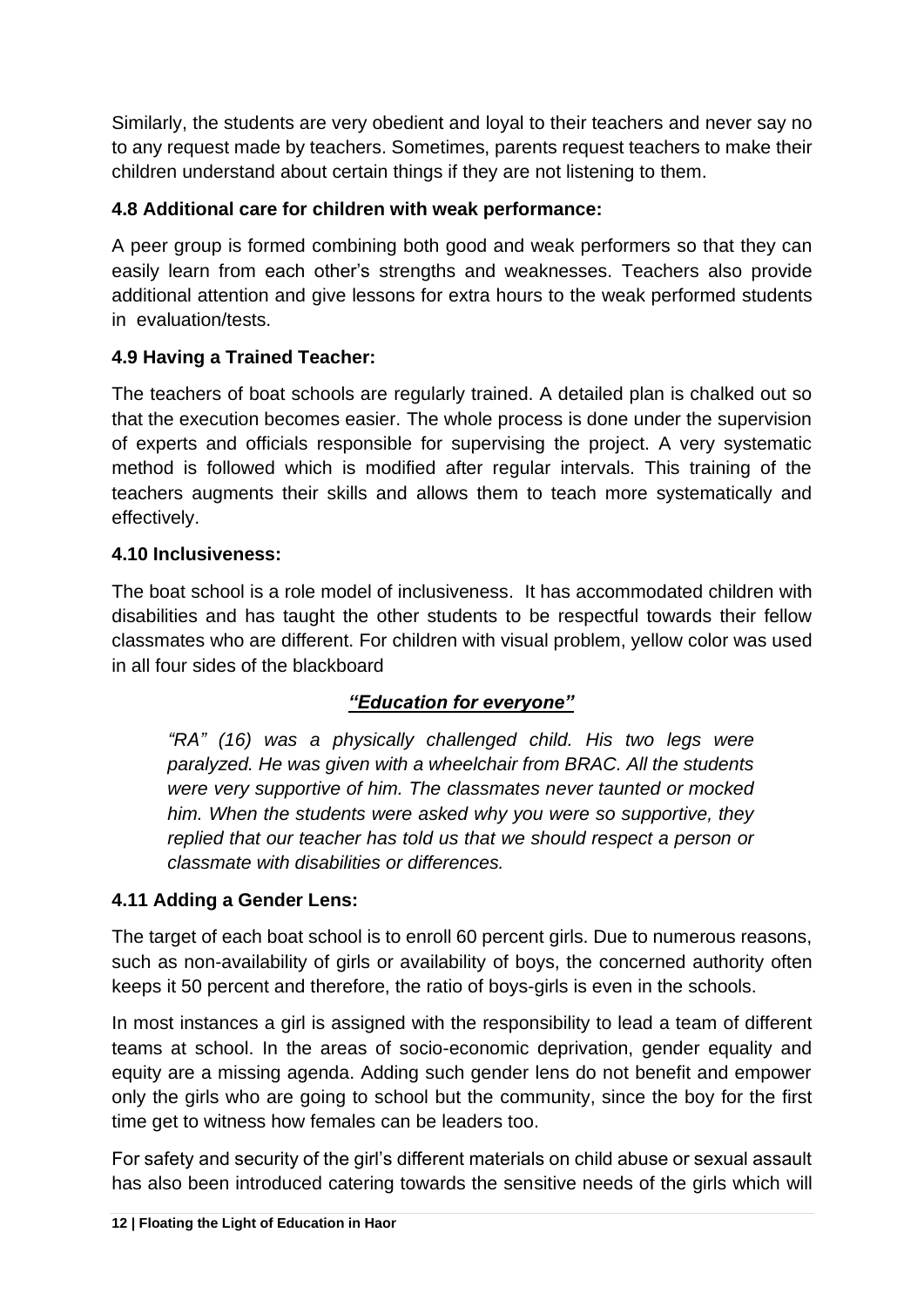be discussed elaborately in the next chapter. These materials were introduced at 2018 for protecting children from any sort of abuse or assault.

#### *"Bringing the light of hope"*

*Boat schools have accommodated the most marginalized sect of children and have contributed towards their development. In the process of doing so, boat schools helped people who otherwise would have ended nowhere.* 

*"S1" (12) is a heartwarming example of such wonderful work put up by BRAC. This kid lost his parents at an early age. The only guardian he had was his elder brother who was also struggling with poverty. This orphan lost all the hopes of getting education. But, hardly did he know, he would not only attain education, rather obtain it in some best possible ways. Boat School was the place which took all his pains away. He got friend, he enjoyed his time there, learnt his lessons. He completed his primary school with a grade of A-. Shahin said he can now use that certificate to get job. But he would want to continue education at any cost. He must go on to achieve everything he desires.* 

*"M1" (35) is a widow who lost her husband eight years ago. She lives in Rahmatpur village of Jamalganj Upazilla in Sunamganj. She did not know what to do. She was helpless. Her child could not go to school as she did not have the ability to bear his expenses. Boat school, in 2013, took over the responsibility of her child. It was a big relief for her. Because she was very frustrated for not being able to send her child to school. Her son has recently passed grade 5 and now going to high school. She is earning so that her child can continue his education. She wants her child to obtain higher education now. Hope is a good thing and she now has got hopes!*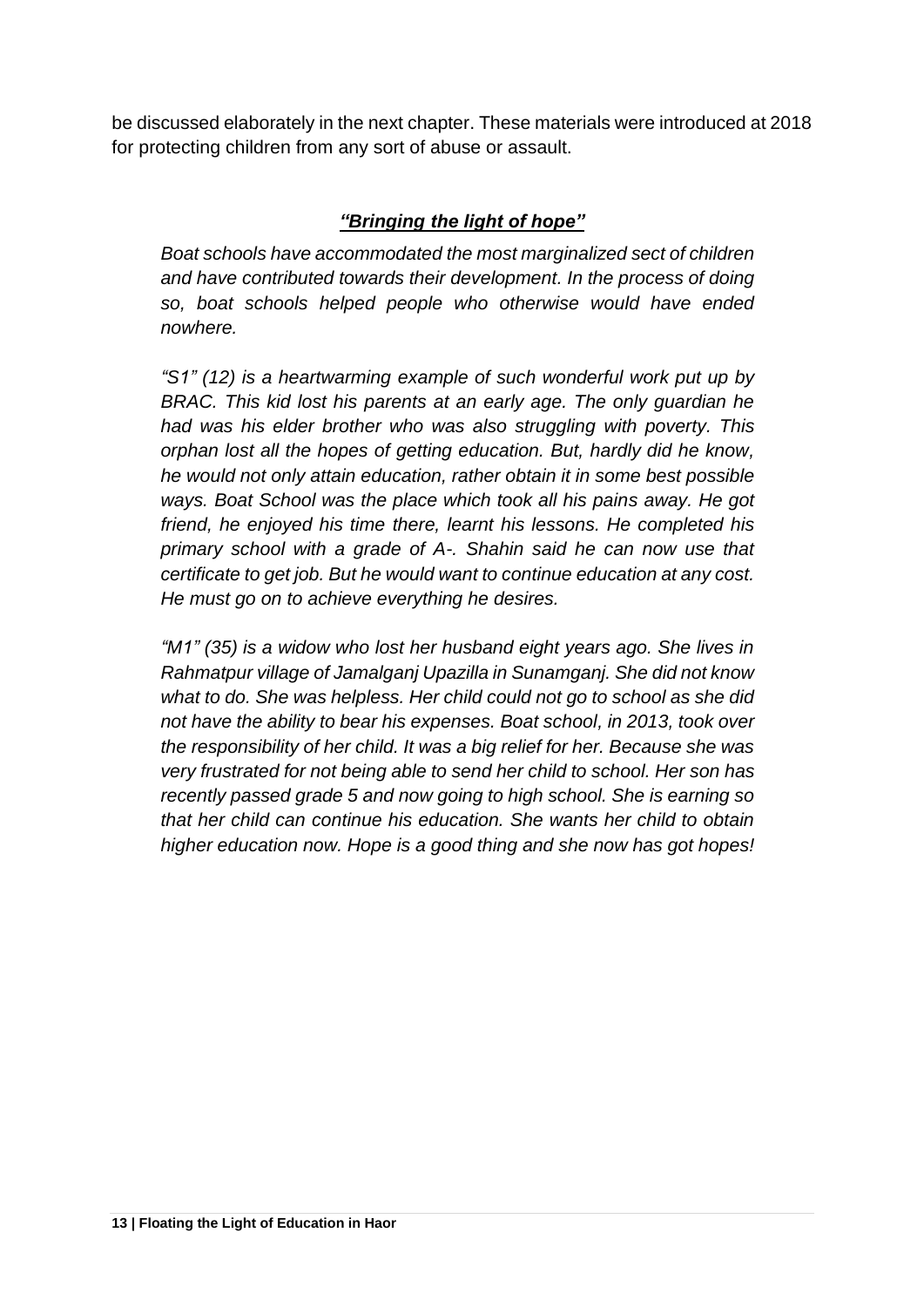## **Chapter 5**

### Impact of Boat School on the Children

#### **5.1 School of Happiness**

The school itself is a great attraction to the children. This is the school of happiness to them. The respondents of the FGD informed that, children are very enthusiastic about going to school. Such enthusiasm does not decrease rather increase with time. They enjoy their time at school. Despite all the constrains, all the odds, all the problems in the family, the time they spend in the school keeps them apart from all the hardships. This is like psychological healing for them.

*"I never missed any class of boat school as it was very enjoyable to meet my friends every day and having fun while studying in a boat. As we live in a Haor area, it remains under water for half of the year and that time is very struggling for us. It was the only way we could pass some good times together and could study as well"* 



*- "P1" (16), FGD Participant, Jamalganj*

Photo: Science Corner, Bangla Words Corner and Moral Value Slogan Board

#### **5.2 Enhances different skills of the children**

Unlike other students, the children who are enrolled in the boat school are proactive and sharp. They can perform in front of a large audience. They communicate with others very well. Most importantly, their potential and hidden talents get recognized. They learn to work in a team. They learn to help each other. They learn to care for others, they learn to share with others and be friendly to each other. Moral values are instilled in them through classroom lectures, through books outside academic syllabus, through different group works they do. All of these contribute towards shaping her/him not only as a good student but a good human being.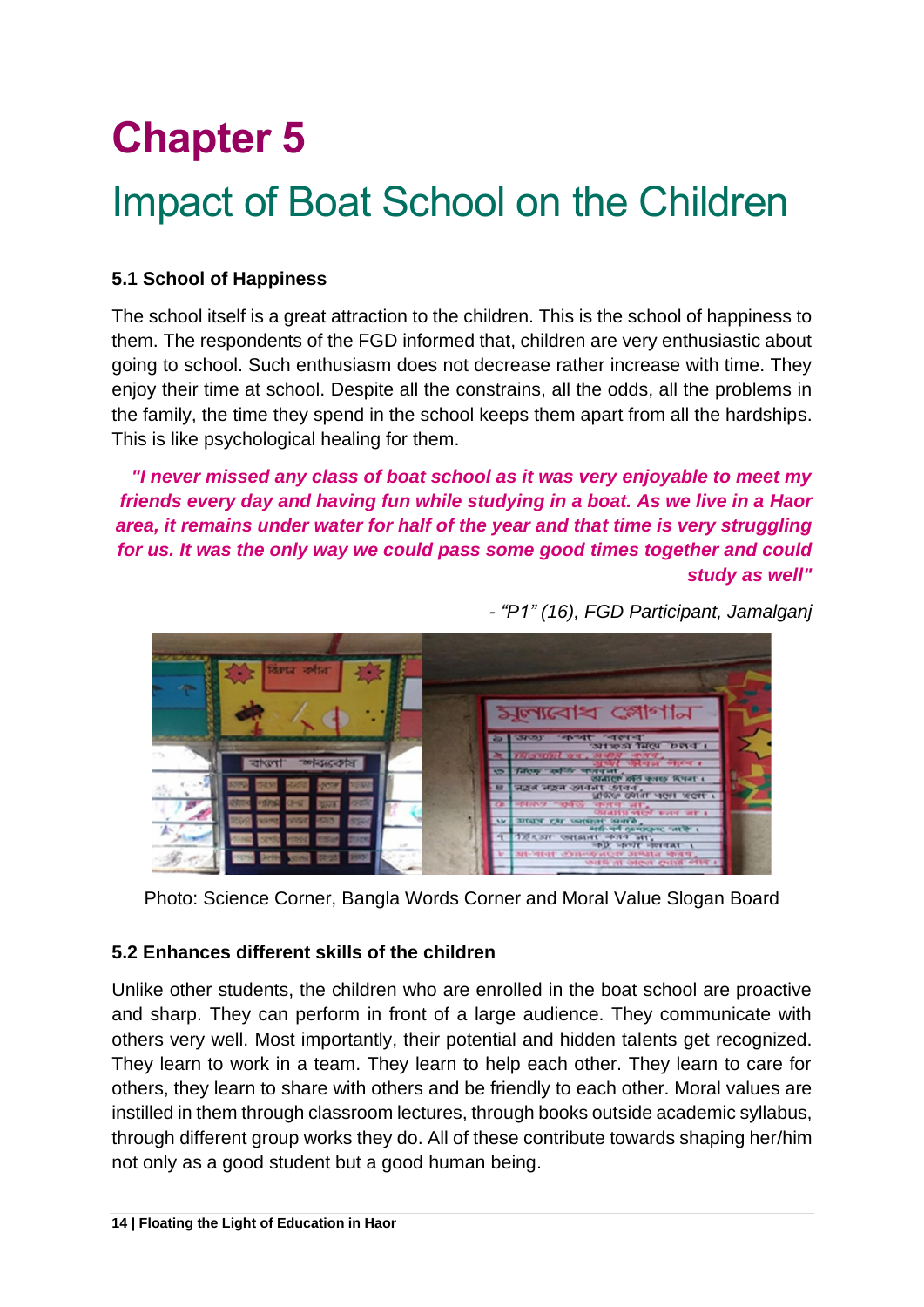*"Students of BRAC boat school are different. They are very proactive and smart. Usually if you go to a primary school, the kids feel shy, most of them fail to speak properly. But when I visited BRAC school I was amazed to see how brilliantly they spoke to me, performed without any hesitation, any fear."*

*-Upazilla Nirbahi Officer, Dakshin Sunamganj (Upazilla Nirbahi Officer (UNO) is the senior most executive officer at sub-district level for local government)*

#### **5.3 Agents of Social Change**

Children are taking all their learning of the classroom to their homes. They are sharing this learning with their siblings, parents and relatives. They are trying to translate those learning into actions. They learn about *haor* areas, when they should travel and when they should not travel, how they should keep the environment clean are only few of the learning. The children have become the agents of social change.

#### *Case Study of two siblings going to different schools*

"AM" (30) is an inhabitant of Vatijamalgar village of Tahirpur Upazilla in Sunamganj. He has two school going children. One of them goes to the BRAC School other goes to the government primary school. He is extremely frustrated with the teaching of the government primary school. *"Since the number of participants in the government primary school is huge, teacher can hardly pay attention to all the students. But how could my daughter not writes her name properly and studies in class two? This is so frustrating."* – "AM" shares his frustration about the poor condition of the government primary schools.

On the contrary, the other child studying in the BRAC boat school is doing very good. "AM" informed that her daughter is very attentive in her studies and regularly does her lessons in the afternoon. She gets up very early in the morning all by herself, takes her breakfast and then rushes to the school. *"My girl is very responsible; you can say self-made while she is only a student of fourth grade. I think this Boat School of BRAC has massively contributed to her being responsible and hardworking at such an early age."*

He also added that her elder daughter shares all the stories, games learnt from boat school and all the lessons with her younger daughter and with them. He feels bad for her younger sister. If he could admit her younger daughter in the boat school too, her younger daughter would have been much better off!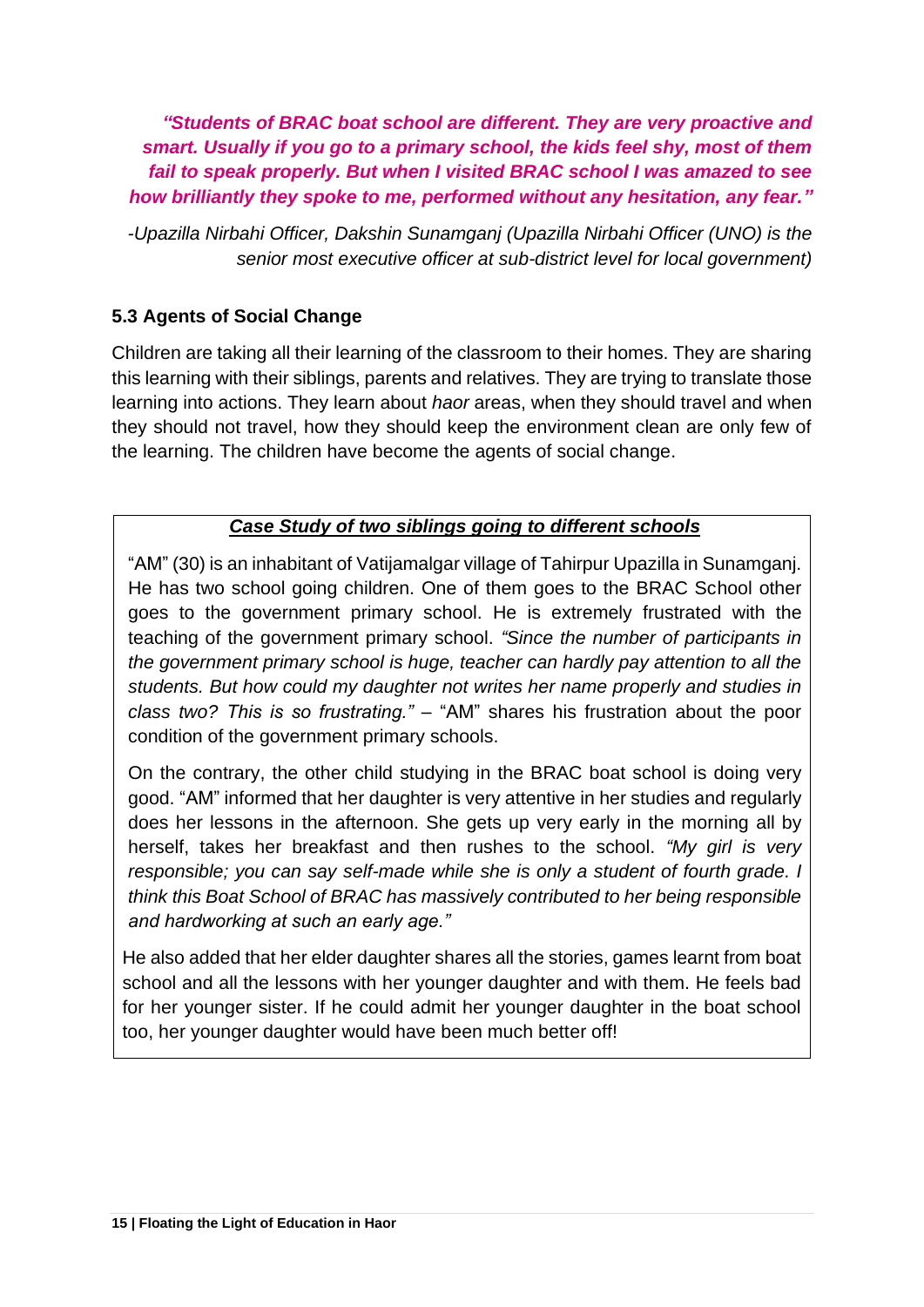#### **5.4 Emotional Bonding**

The children of the same batch feel emotionally connected. They become good friends over the long four years and spend time doing variety of activities together. They work in a team which makes their journey enjoyable and memorable. Since they are less in number, everyone gets to know each other well and a close, long lasting tie is created.

*"We still try to meet. We miss our days at boat school."*

*- "MM" (12), Ex-Student of Boat School, Jamalganj*

#### **5.5 Catering to the sensitive needs of the children:**

Due to cultural practice of our society, even parents do not want to speak about menstrual hygiene to their children. In the boat schools, teachers speak to the girls about this separately. The mental health of the children is taken under consideration. The students are kept informed about their adolescence.

Another great initiative of this school is to make children aware about their private parts of the body and let them know about good touches and bad touches. Despite strong legal provisions to combat violence against women and girls, cases of sexual harassment in the country have not been reduced which is a concern of both government and concerned people. To protect and aware girls and boys about violence and sexual harassment, keeping them informed is necessary. The boat school has taken initiatives in this regard. Posters containing different messages are visible in boat school, which is self- explanatory. More importantly, they have a book called *Apon* which is a good read for the children of such age group to know about their certain physical and mental growth which often makes them vulnerable.



*"Now I know what a bad touch and a good touch is. In the first place, I will scream if anyone touches my private parts of the body. Then I will try to get rid of the bad person and will surely tell my parents about the incident immediately".*

*- "DA" (09), Student of Boat School, Tahirpur*

Photo: Poster for raising awareness against sexual assault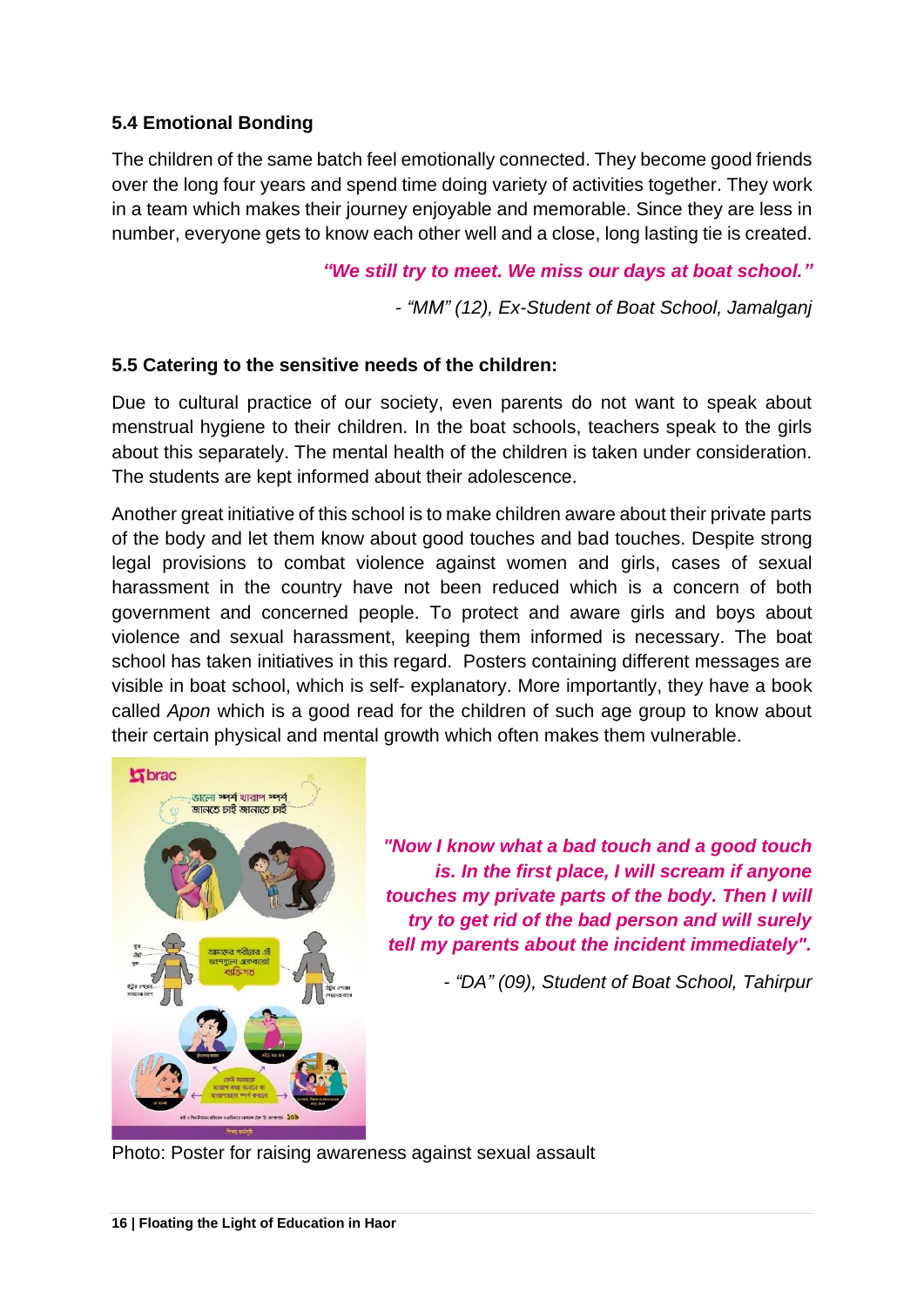#### **5.6 Major accomplishments**

The children of boat school have been showing their capacities in many ways. For example, last year 11 students of BRAC Boat School received scholarship in their primary school certificate examinations only in Jamalganj Upazilla. Children and guardian informed that never in their dream thought they would make it. I think it is difficult for us to comprehend why this achievement is extra-ordinary if a reader is not familiar about the areas where boat schools are operating. These are the schools where people have to live surrounded by water and frequently face disasters. Most of the people never attended school and even those go to school for the sake of going to school with no high ambition. Even the parents are not keen about making their children educated. No wonder, the literacy rate in Sunamganj is around 35-40 percent. The results in the local government and non-government schools are not satisfactory. A child whose family income is less than 10,000 BDT hardly receives any support from their families for education purpose. Purchasing copies, pens, pencils are even extra costs for his/her family, while they are struggling to offer good food to their children. There have been instances, where a male child is deployed in a work since his family was unable to earn their daily livelihoods. However, students of boat schools denied giving up and defying the odds only to prove how potential they are. Boat schools have surely brought justice to these young stars and their potentials.

Another success of boat school is that the dropout rate is extremely low. Children from a batch usually drop out if his/her family moves to a different place. In general, boat schools have retained its students and served them well.

The biggest achievement would be the passing rate of the school is almost cent percent, which is by any standard outstanding. Every individual associated with boat schools should be extremely proud of the statistics. The brilliant results and the extraordinary passing rate not only instill confidence but also inspire them to work harder. The unleashed potential makes the children believe that they too are capable of achieving good things if they want.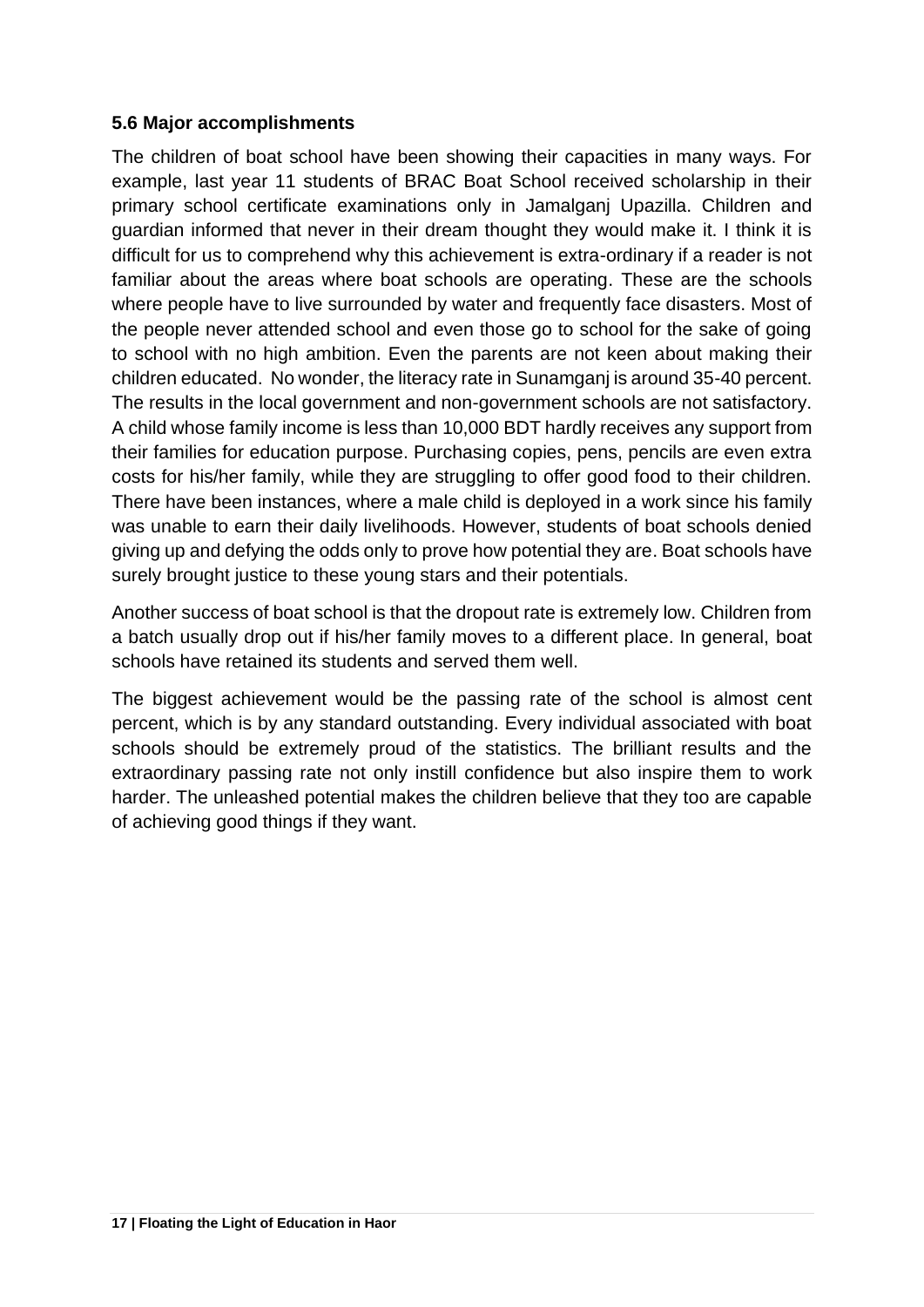# **Chapter 6** Impact on the Community

#### **6.1 Increased Awareness**

Although the project was designed to educate the disenfranchised children, in the process, people in the communities where boat schools operate have increasingly become aware on different issues. This has happened not only because they are informed through their children but also due to school includes parents/guardians as important stakeholder in continuing their activities effectively. Parents'/guardians' meetings held regularly at school, which have made the community aware of the social problems such as dowry, early marriage, child trafficking etc.

#### **6.2 Financial Support**

In general, parents/guardians have to pay a minimum cost against expenditure of a primary school going child who goes to formal primary schools. The expenses presented below include other expenses such as they pay for private tuition fee for a child.

| <b>With Tuition</b>   |              | <b>Without Tuition</b>           |              |  |
|-----------------------|--------------|----------------------------------|--------------|--|
| Requirements          | Cost (BDT)   | Requirements                     | Cost (BDT)   |  |
| Transportation<br>to  | 750          | <b>Transportation to School</b>  | 750          |  |
| School (Both ways)    | (BDT 30/day) | (Both ways)                      | (BDT 30/day) |  |
| Logistics<br>(Copies, | 150          | Logistics (Copies, Pens,         | 150          |  |
| Pens, Pencils etc.)   |              | Pencils etc.)                    |              |  |
| Misc.                 | 100          | Tuition Fee (Private Tutor)      | 300          |  |
|                       |              | <b>Transportation to Tuition</b> | 150          |  |
|                       |              | (Both ways)                      |              |  |
|                       |              | Misc.                            | 100          |  |
| Total                 | 1000         | <b>Total</b>                     | 1450         |  |

Table 3: The regular expenditure of a child going to Government/KG Schools

For a family whose monthly income is 8,000-10,000, spending 1000 or 1450 is big deal for them. For the students of Boat School this fee does not exist. More importantly, logistics from copies to pencil box even geometry is provided by the school to the students. Therefore, there is a hidden financial support as well.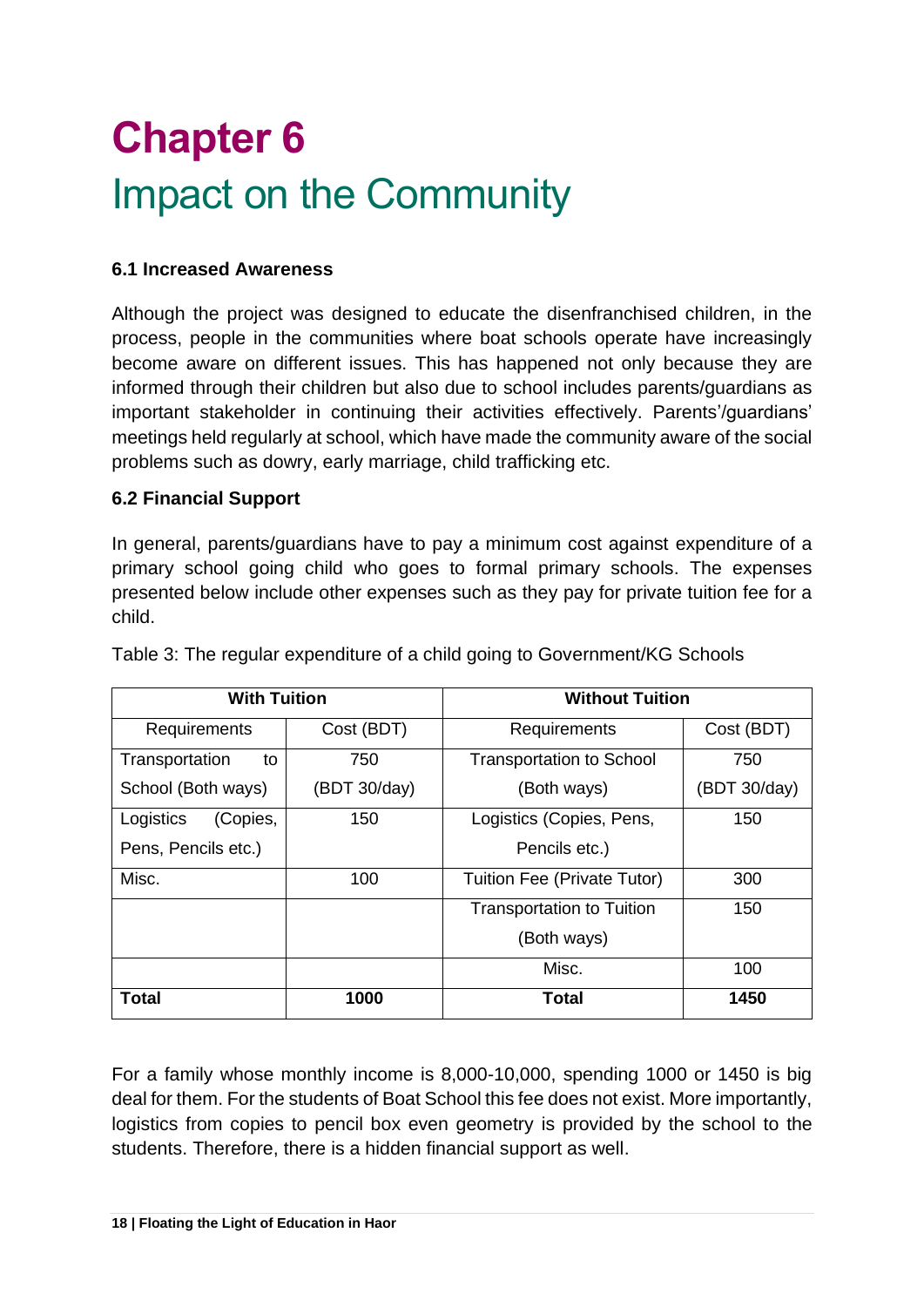#### **6.3 Receiving Support from the Children**

Students of the BRAC boat school are helping their parents by maintaining account of their expenditure or income. They are reading out different texts for them. They are informing their parents about the new things they learn in the school. The children are helping their parents and family in whatever capacity then can which is also useful for the community.

*Our children now help us to calculate. We are not educated. But by the grace of Almighty my daughter and son are educated. They can count and help us in many ways. The best thing is that our girls will become educated mother.* 

> - *"A1" (44), FGD Participant, Rahmatpur Village, Jamalganj, Sunamganj*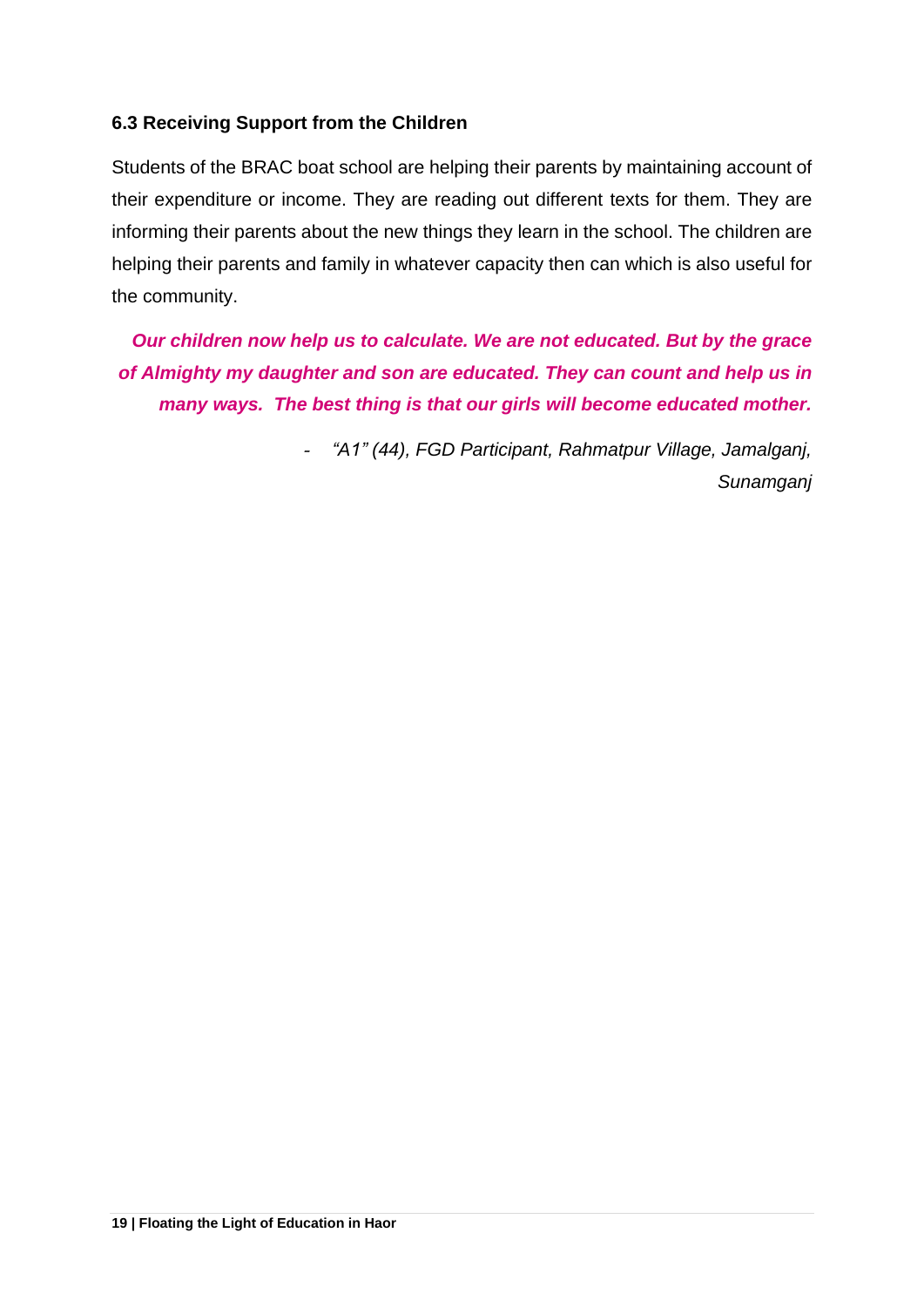## **Chapter 7** Challenges and Recommendations

#### **7.1 Challenges**

The main challenge of the project is that it is expensive for BRAC to run on its own. Maintenance cost, fuel cost, renovation cost etc. contribute towards it. Another challenge mentioned by the school operating group is the monitoring the operation of boat school during disasters. It becomes extremely risky for the students and mainly officials to travel to the locality. The human resource is also less which makes one person taking the charge of more than 8-9 schools.

#### **7.2Recommendations**

#### **7.2.1 An urge from the community people to reopen the school:**

In every interaction with the community people the only recommendation they had was to either reopen the school where the school has been discontinued; to continue the activities in the area where it is still operating. Community people in some areas also requested to run another boat as there are many out of school children who are keen to join boat school.

*"We feel sad that the boat school has been closed in our locality. We thought this would continue forever and our children won't face any problem. Many of the children in our village cannot afford to go to regular school. Some of the parents cannot sort out what they would do now since the boat school has been closed."*

- *"AK" (74), FGD Participant, Jamalganj*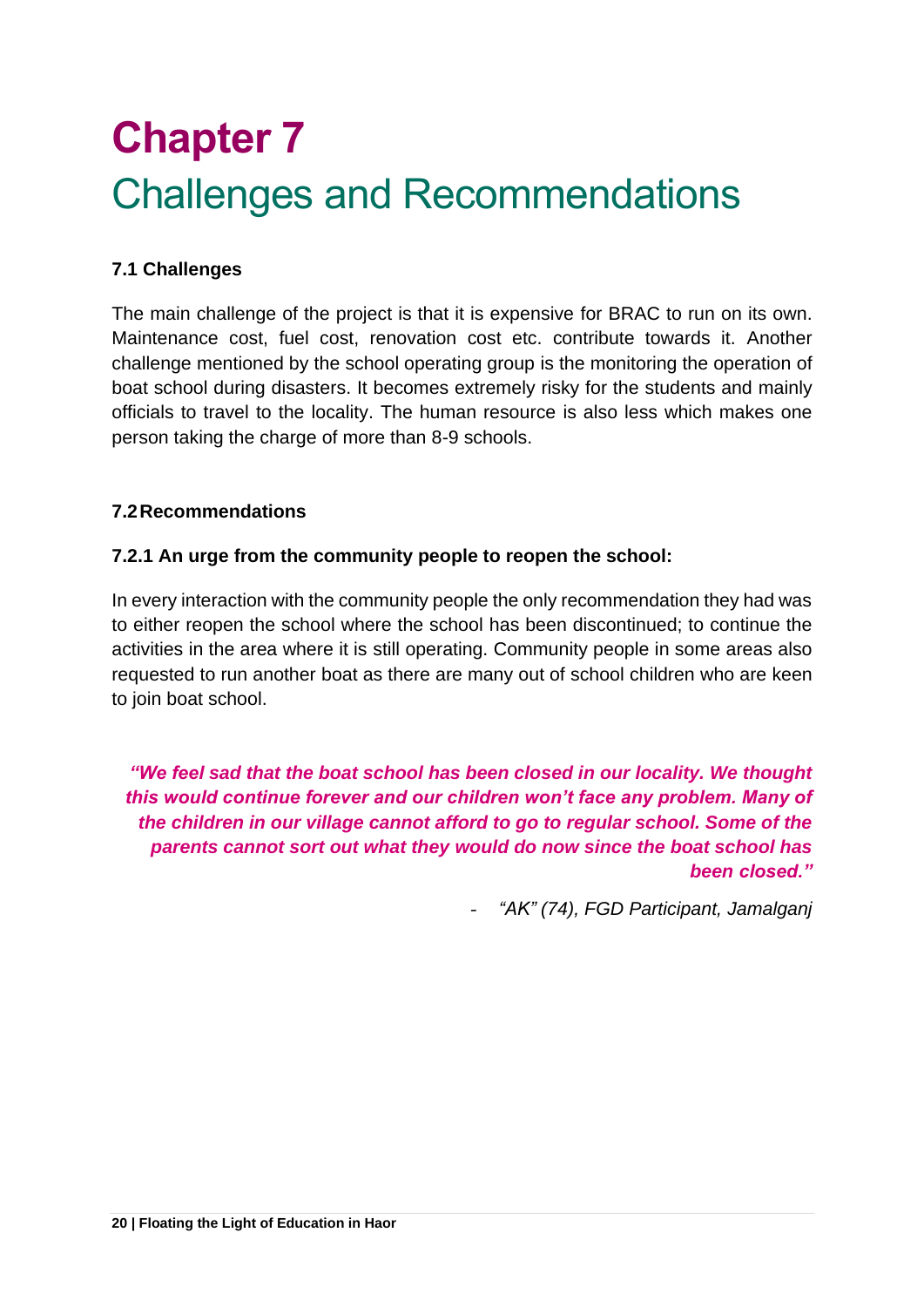#### **7.2.2 Recommendations by the Children**

When the students were asked what could be improved in their school, they provided us with the following list:

- o Tiffin/mid-day meal can be introduced
- o Increasing sports instruments (e.g.; Bat, Ball. Racket, Carom, Chess, Ludo, Rope etc.)
- o Increasing books of various topics in the mini library of the school.
- o Increasing the number of swimming tube and life jacket to learn swimming and rescue students if any such accident happens.
- o Increasing the number of boat school.

#### *"I am studying in this school, but my seven-year-old younger brother could not come because of fewer numbers of boats. So, I want nothing but the same opportunity to reach each and every child of my community who are out of govt. schooling system due to our geographical location."*

*- "MA" (09), Vatijamalgar, Tahirpur*

#### **7.2.3 Recommendations of the Government Officials**

The government officials recommended reopening all the boat schools at Shalla, Dhirai, Tahirpur etc. which are extremely vulnerable areas and beyond the reach of the government programs. Making at least some of the boat schools operational in those areas would be supplementary. They also recommended to work on the modules to make it even better and last but not the least increase funding on initiatives like this.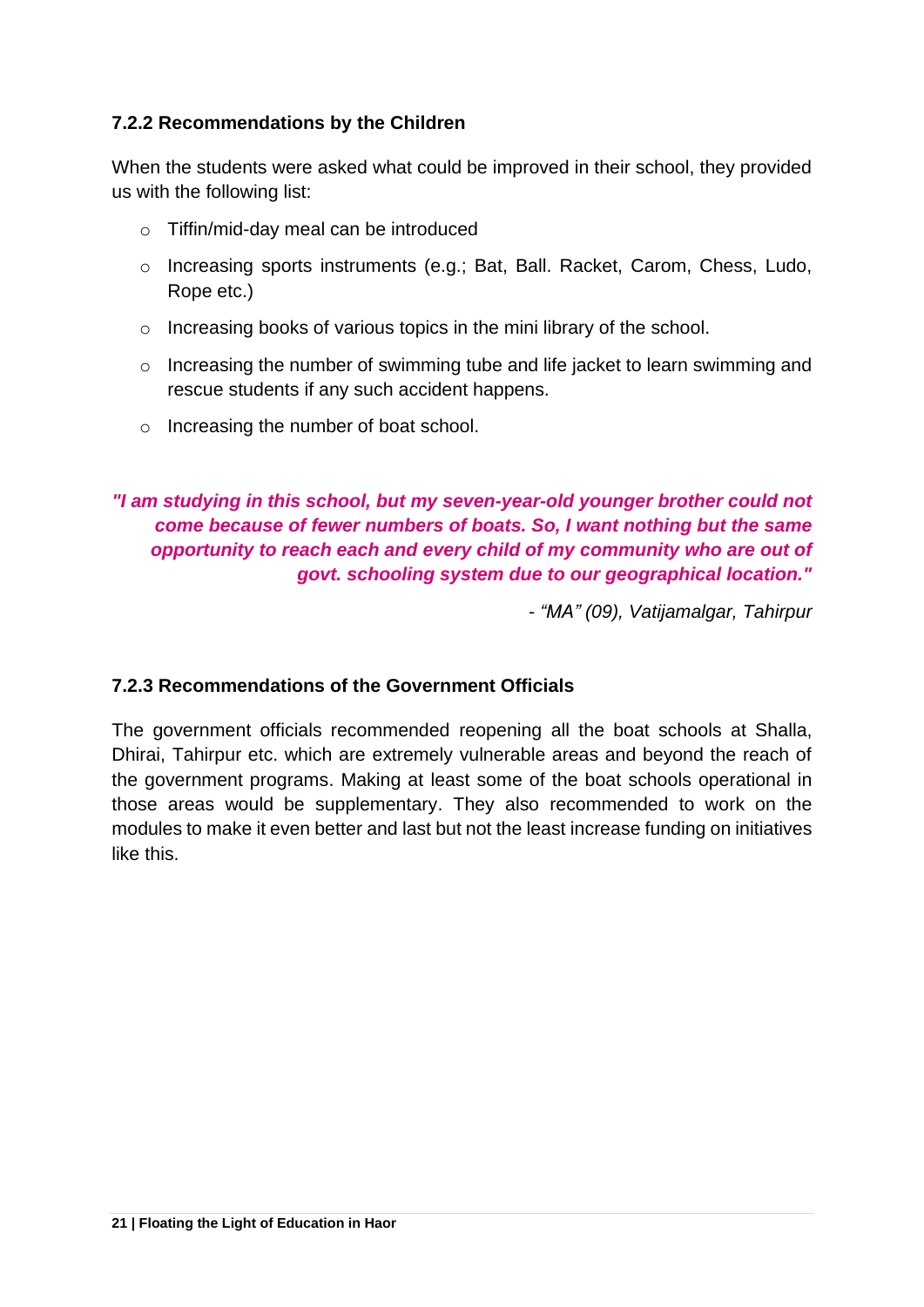## **Chapter 8**

### Concluding Remarks

Boat schools are proven to be successful in terms of delivering education in the remote *haor* areas. These schools attempted to ensure that education is not a privilege rather a fundamental right and every child of this country are entitled to that right. Despite Government's commitment to provide education to all children, challenges remain due to multiple factors. In such circumstance, school like boat school has stepped up and became successful in imparting education for the poorest of the poor. However, unfortunately number of boat schools has considerably decreased. This was like a hope for many, especially people living under poverty line. Reopening boats in areas where the schools have been closed will surely bring back the happy faces of the community people. Taking lessons from the challenges faced; the boat schools may be newly designed.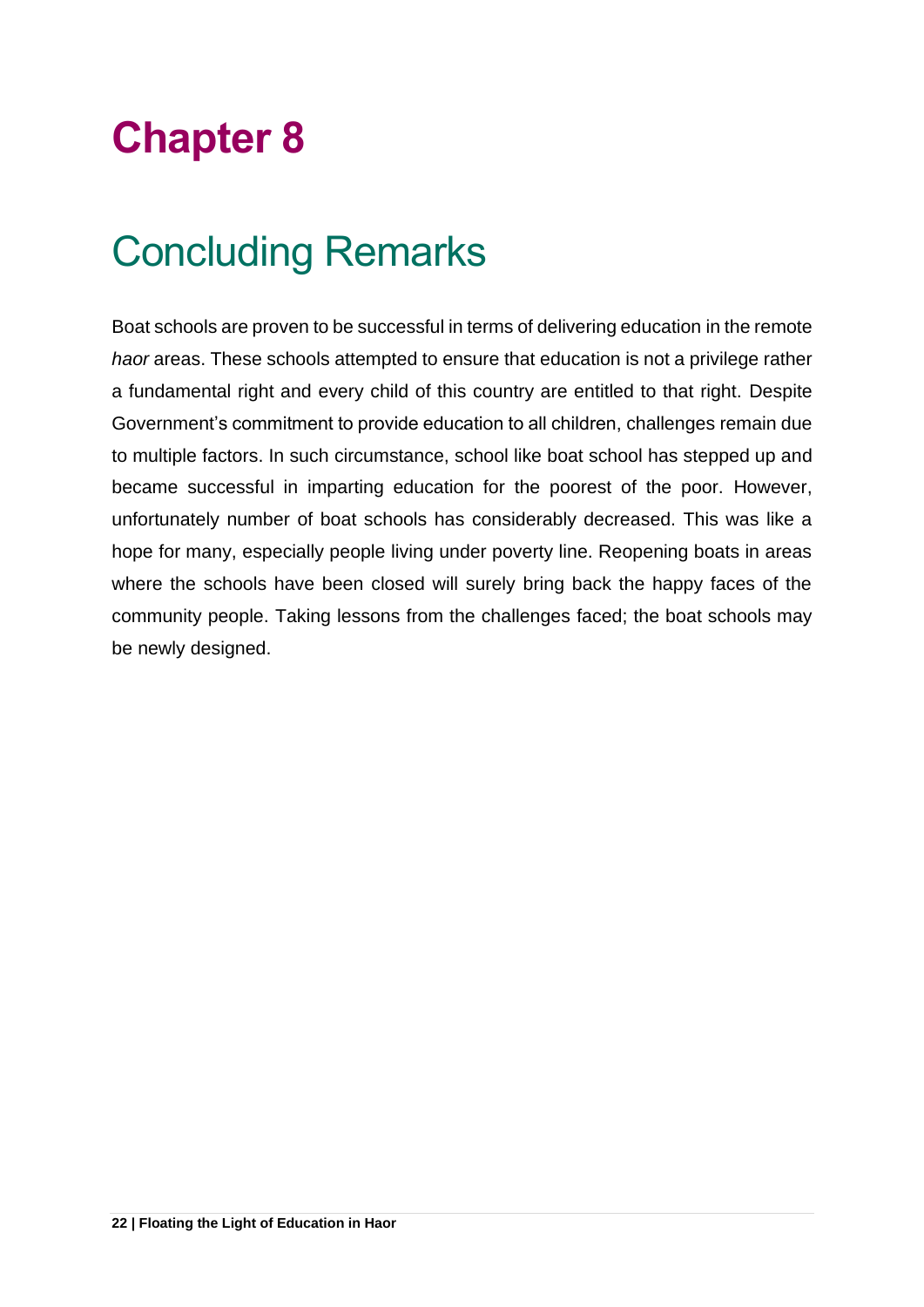## **Reference**

- Mehrin, Yasmin, Nath. (2014, December). Geographical Exclusion to Educational Innovation: A Study on BRAC *Shikkhatari,* Research and Evaluation Division, BRAC.
- Nasreen, Mahbuba and Sean Tate, 2007. Gender and Social Inclusion, UNICEF-ROSA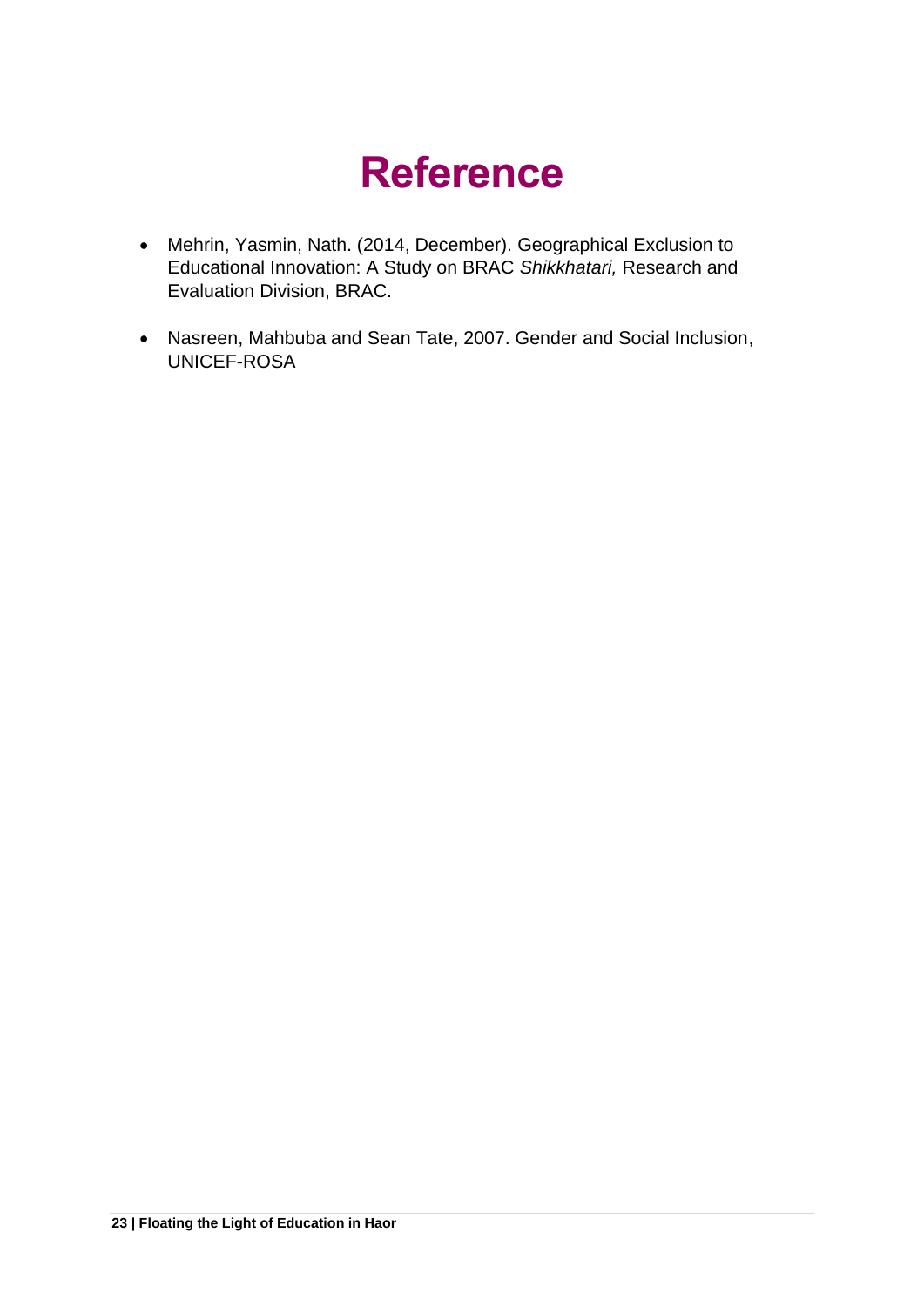### **BRAC would like to acknowledge the support of the following organizations for the Boat School Project**

#### **EDUCATE A CHILD**

A program of Education Above All, is a global initiative launched by Her Highness Sheikha Moza bint Nasser of Qatar, which aims to significantly reduce the numbers of children worldwide who are missing out on their right to education.

An estimated 64 million primary school-aged children in the world have no access to education, the vast majority of them live in extreme poverty. They include children affected by conflict and natural disasters, but also those in urban slums or remote rural areas.



#### **STRATEGIC PARTNERS**

The Strategic Partnership Arrangement (SPA) is a partnership between BRAC, the UK Government and the Australian Government, based on shared goals, clear results and mutual accountability. Since 2011, BRAC, the Department for International Development (DFID), and the Department of Foreign Affairs and Trade (DFAT) have been working together to tackle key development challenges more effectively, efficiently, and collaboratively.

The second phase of the SPA spans from 2016 to 2020, and supports BRAC's overarching strategy, in line with the Sustainable Development Goals. Core funding provided through the SPA helps BRAC deliver tangible results for people living in poverty in Bangladesh, while enabling it to strengthen its organisational systems and sustainability. The SPA partnership also seeks to influence development practices in Bangladesh and globally through shared learning and advocacy.

By engaging in partnership, DFID and DFAT hope to reduce the transaction costs of aid and facilitate greater focus on high-level outcomes rather than inputs. The provision of core funding enables BRAC to develop a flexible response to learning and a more holistic response to poverty reduction. This partnership also has a strong focus on innovation and advocacy in Bangladesh and beyond.